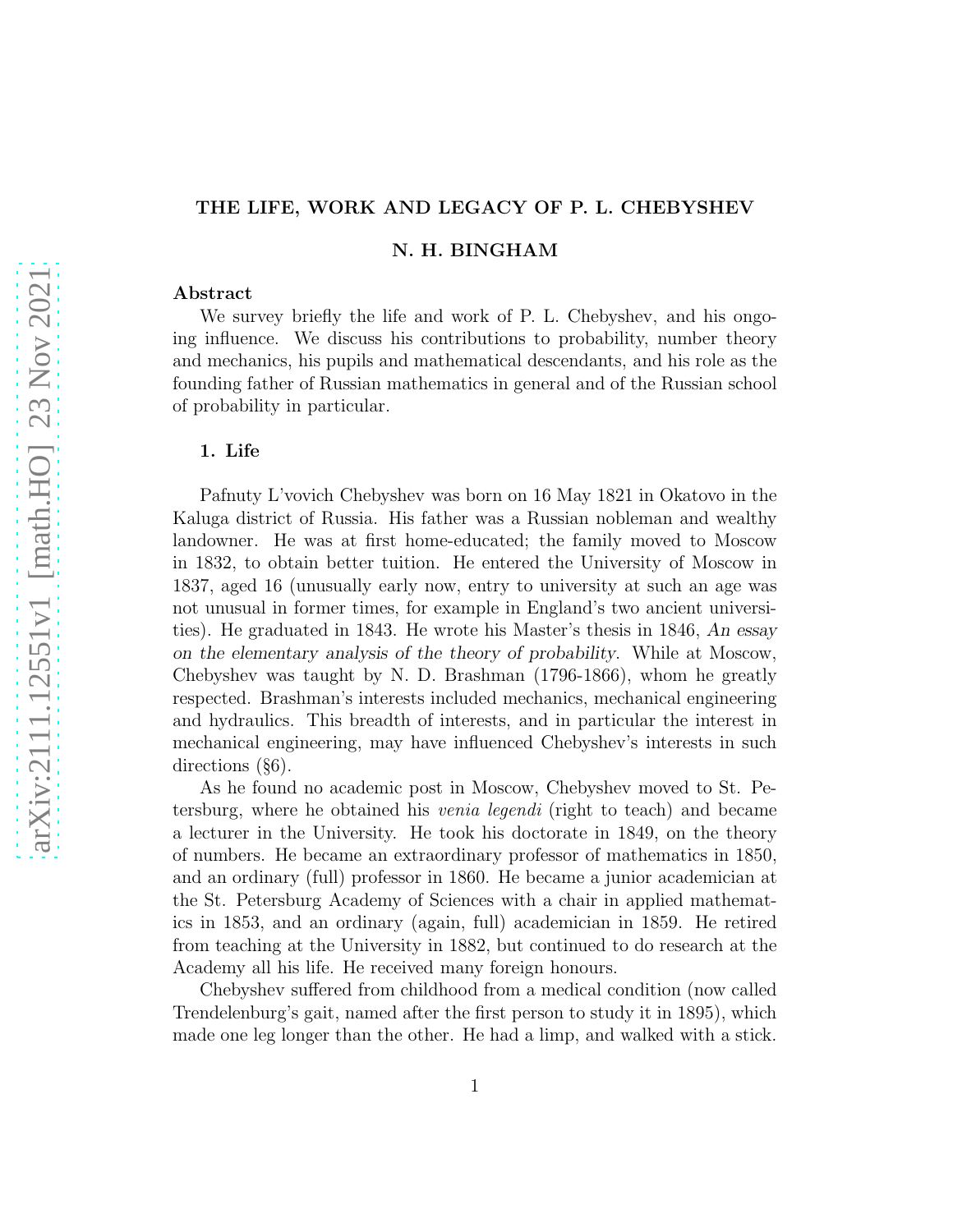Of course, this denied him much by way of childhood games and sport, and also the army career his parents had intended for him (his father was an Army officer who fought Napoleon); instead, he turned to mathematics. One wonders what effect modern physiotherapy might have achieved here if applied in good time.

Chebyshev began his career publishing in Russian. Russia had a scientific tradition: St. Petersburg University was founded in 1724 by Peter the Great, and the St. Petersburg Academy in 1725 by his widow Catherine I; Daniel Bernoulli was a professor at the Academy from 1724-33; Euler was at the Academy from 1727-41, succeeding Bernoulli. But as Chebyshev became more established, he realised that if he wanted his work to receive proper recognition, he should publish in a Western European language. The natural choice was French, the preferred language of the Russian nobility in tsarist times (as Greek was with the Roman aristocracy in ancient times). Incidentally, Chebyshev's use of French gave rise, via the usual French transliteration from Cyrillic to Roman, to the symbol  $T_n$  for the Chebyshev polynomials (of the first kind) – the place where many students first meet his name – from Tchebychev or Tchebycheff (the T being needed in French to harden the first consonant).

Chebyshev was regarded as a good teacher; his lectures were lively, stimulating and appreciated. His pupil Lyapunov took careful notes of his lectures on probability for 1879-80; see [She94], [Kry36]. His two favourite courses were on number theory and probability theory; he taught each thirty-one times.

## 2. Number theory

In Edmund Landau's classic [Lan09] on the distribution of prime numbers, he begins his account of Chebyshev (I.4, 'Tschebyschef', p.11-29): 'Im allgemeinen Primzahlproblem hat nach Euklid erst Tschebyschef die ersten weiteren sicheren Schritte gemacht und wichtige Sätze bewiesen' (In the general prime-number problem, after Euclid Chebyshev was the first to make great and certain steps and to prove important results).

We begin with Bertrand's postulate of 1845 [Ber45]: for any positive integer  $n \geq 1$  the interval  $[n, 2n]$  contains at least one prime (for a very short proof, see Ramanujan [Ram19]).

Chebyshev proved Bertrand's postulate in 1852 [Che52], by deducing it from the following effective (quantitative) estimate for the prime-counting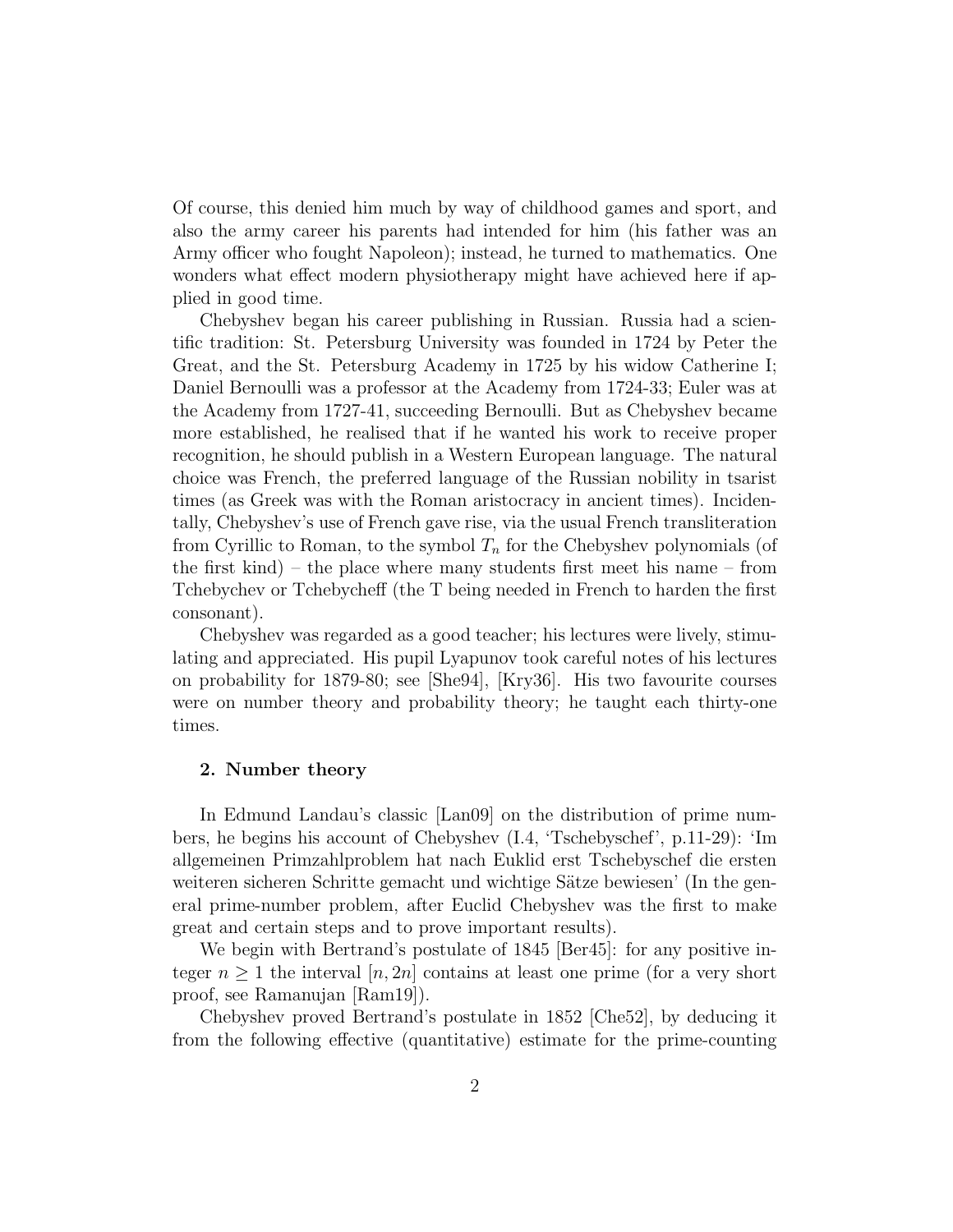function

$$
\pi(x):=\sum_{p\leq x}1
$$

for the primes  $p \leq x$ :

$$
{c_1 + o(1)}x/\log x \le \pi(x) \le {c_2 + o(1)}x/\log x
$$

with

$$
c_1 = \log(2^{1/2}3^{1/3}5^{1/5}/30^{1/30}) = 0.92129\cdots
$$
,  $c_2 = 6c_1/5 = 1.10555\cdots$ .

In particular, if the limit  $\pi(x)/(x/\log x)$  exists, it is 1:

$$
(PNT) \t\t \pi(x) \sim x/\log x \t (x \to \infty).
$$

This would prove the Prime Number Theorem (PNT), conjectured in 1792 by Gauss (then aged 15) on numerical grounds. See e.g. Tenenbaum [Ten15, §1.2]. Otherwise put,  $if \pi(x) \sim cx/\log x$  for some constant c, then  $c = 1$ :

$$
\liminf \pi(x)/(x/\log x) \le 1 \le \limsup \pi(x)/(x/\log x)
$$

[Ten15, §1.7]. For another treatment here, see Rose [Ros88 §12.1]. Write

$$
\Lambda(n) := \log p \quad (n = p^k, k \ge 1), \quad 0 \quad (n \ne p^k)
$$

for the von Mangoldt function  $\Lambda$ . As well as  $\pi(x)$  above, Chebyshev gave us two other summatory functions,

$$
\psi(x) := \sum_{n \le x} \Lambda(n), \qquad \theta(x) := \sum_{p \le x} \log p
$$

[Ten, §2.6]. These are ubiquitous in prime-number theory. For example,

$$
\psi(x) \sim x
$$

is 'elementarily equivalent to' (can easily be proved equivalent to)  $(PNT)$  $([Lan09]; [Ten15, §3.6]).$ 

## 3. Probability theory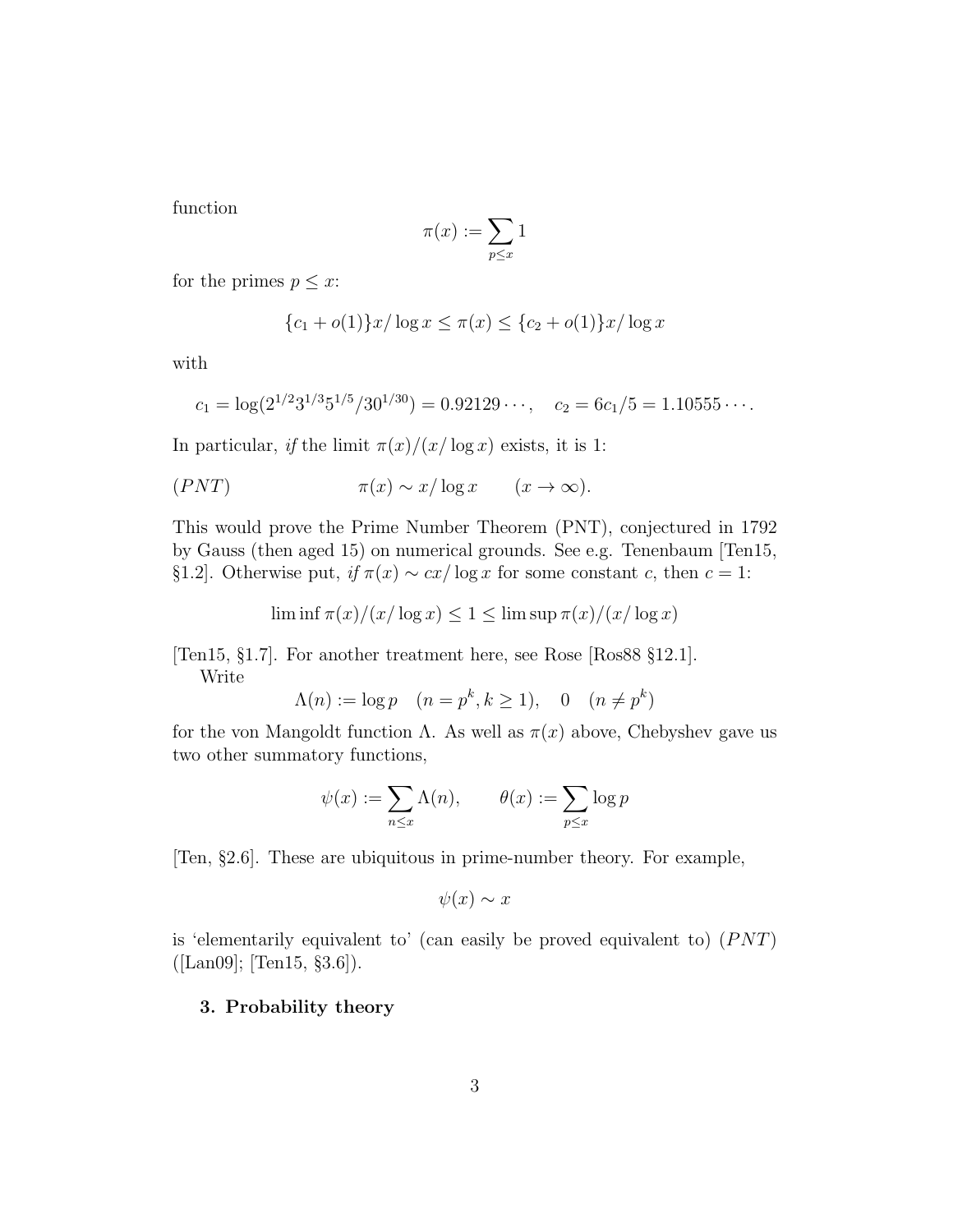We turn now to the field where Chebyshev's name is best known – probability theory. His pre-eminence here is well exemplified by the careful twentypage summary of his work in Maistrov's book [Mai74, IV.1], and by the saying of an eminent probabilist of our time: that over all time, the three key names are Bernoulli, Chebyshev, Kolmogorov.

## 1. Weak laws of large numbers

The early paper [Che46] of Chebyshev's on probability, following his Master's thesis, also of 1846 [Mai74, 191-195], is on weak laws of large numbers for Bernoulli trials with varying success probabilities  $p_i$ , following work by Poisson in his book of 1837 (the origin of the Poisson distribution). It is considered in some detail in Stigler [Stig86, 182-186] and Maistrov [Mai74, 195-198]. Maistrov points out that independence, which Chebyshev assumes, is never stated explicitly.

#### 2. The Bienaymé-Chebyshev inequality

The main result of the paper [Che67] of 1867 – that for a random variable with two moments finite

$$
\mathbb{P}(|X - \mathbb{E}[X]| \ge t) \le \text{var}(X)/t^2 \quad (t > 0)
$$

– is the single result in probability for which Chebyshev's name is best known, and is ubiquitous in textbooks as 'Chebyshev's inequality' (e.g. [Fel, IX.6], which is where the author met it).

The result was in fact proved fourteen years earlier by I. J. Bienaymé [Bie53]. Remarkably, when Chebyshev re-discovered the result, and it was to appear in Liouville's journal Journal de Mathématiques Pures et Appliqués, Liouville arranged for Bienaymé's paper to be printed immediately before Chebyshev's. It is even more remarkable that despite this the name 'Chebyshev's inequality' stuck.

Some authors use the name Bienaymé's inequality. See for example Jean-Pierre Kahane's remarkable book on random series, [Kah85]. This book, incidentally, can be read as an extended essay on the power of two results, this inequality and Fubini's theorem, used systematically together.

Weak laws of large numbers such as those above were as far as laws of large numbers could develop in the nineteenth century: even the formulation of strong laws had to await measure theory and the twentieth century.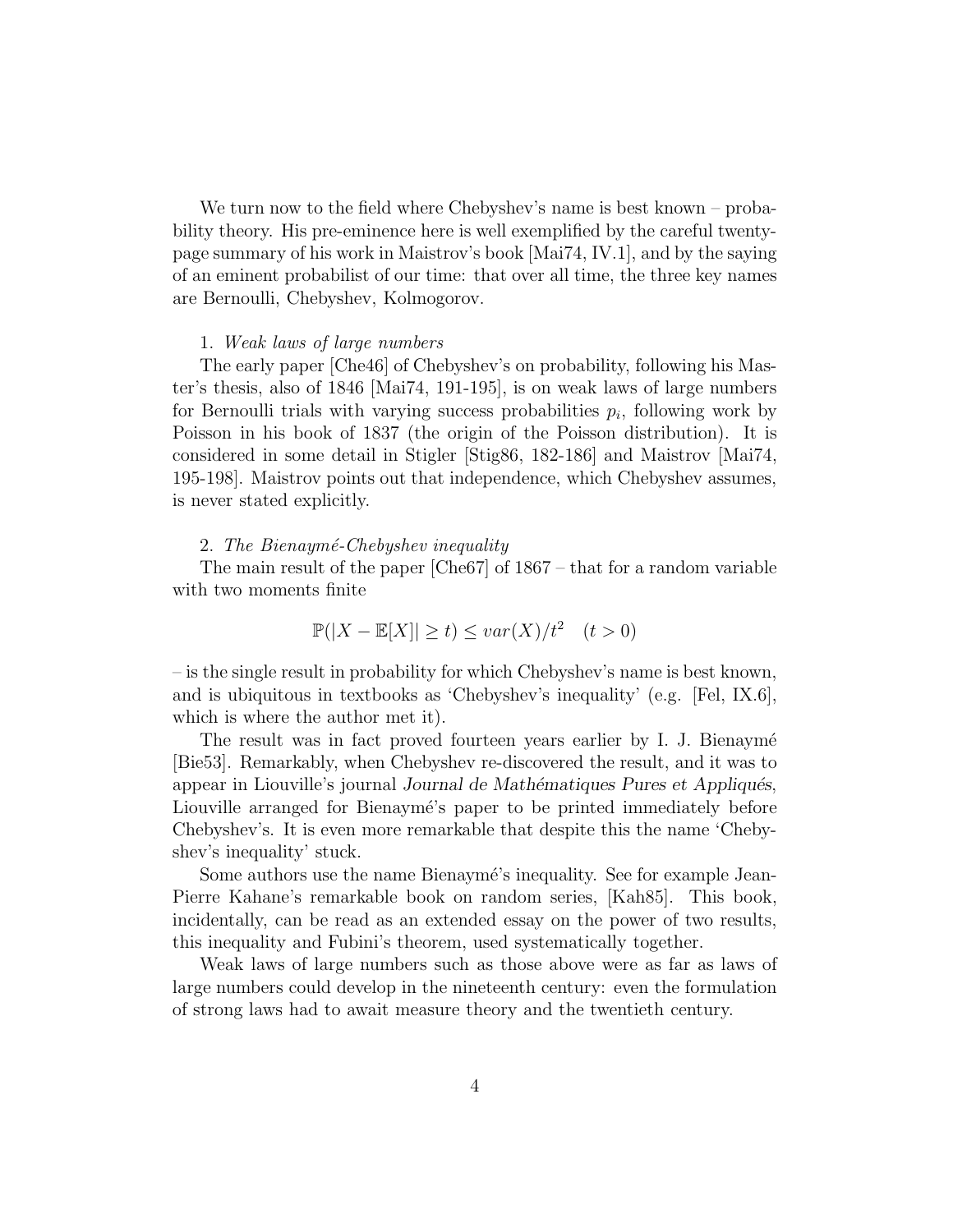### 3. The method of moments

Even when all the moments of a probability distribution exist, they may or may not determine the distribution uniquely (the question of when they do is the moment problem, §5). When all moments exist, convergence of moments implies convergence of distributions (see e.g. Billingsley [Bil95, §30]). This is the method of moments in probability theory. It was used by Chebyshev [Che74], motivated by the central limit theorem (below). It is linked to his work on continued fractions  $(\S 4.4)$ , Gaussian quadrature  $(\S 4.7)$ , the Chebyshev separation theorem, and Chebyshev systems (§4.8). For commentary, see Krein [Kre51], Kjeldsen [Kje93].

#### 4. The central limit theorem

The next category of limit theorems in probability theory is that of central limit theorems. The first version here, for Bernoulli trials, goes back to de Moivre in 1733, in the paper Approximatio ad Summam Terminorum Binomii  $\overline{a+b}^n$  in Seriem expansi, circulated but not published, and incorporated in the second, 1738, edition of his book The Doctrine of Chances. Here the standard normal (or Gaussian) law with density

$$
\phi(x) := \frac{1}{\sqrt{2\pi}} \exp\{-\frac{1}{2}x^2\}
$$

enters mathematics and science forever. (Note that Stirling's formula, intimately connected with this, was proved in 1730.) See [Stig86, 78-88] for a full treatment. Wide generalization and application of de Moivre's work, most notably to astronomy and celestial mechanics, had to wait for Laplace, over the period 1777-1812 [Stig86, 117-138], Legendre, 1805-1820, and Gauss, 1795-1809. See Stigler [Stig86, Ch. 4] for the resulting 'Gauss-Laplace synthesis', and Seal [Sea67]. The name 'de Moivre-Laplace limit theorem' is usually given to the Bernoulli case of the central limit theorem. Usage varies regarding the name given to the density above: Laplacian is common in France, Gaussian in most countries; the term normal is due to Karl Pearson around 1900, and is used synonymously with Gaussian in English.

In his Acta Mathematica paper [Che91] of 1891 (Russian, 1887), Chebyshev treats both the weak law of large numbers and the central limit theorem, the latter using the *method of moments*. Despite some technical deficiencies in the paper, this was a valuable theoretical advance; so too were the error estimates Chebyshev obtained. Maistrov [Mai74, 206, 207] quotes comments by Kolmogorov and by Gnedenko on this paper, both written in 1948, and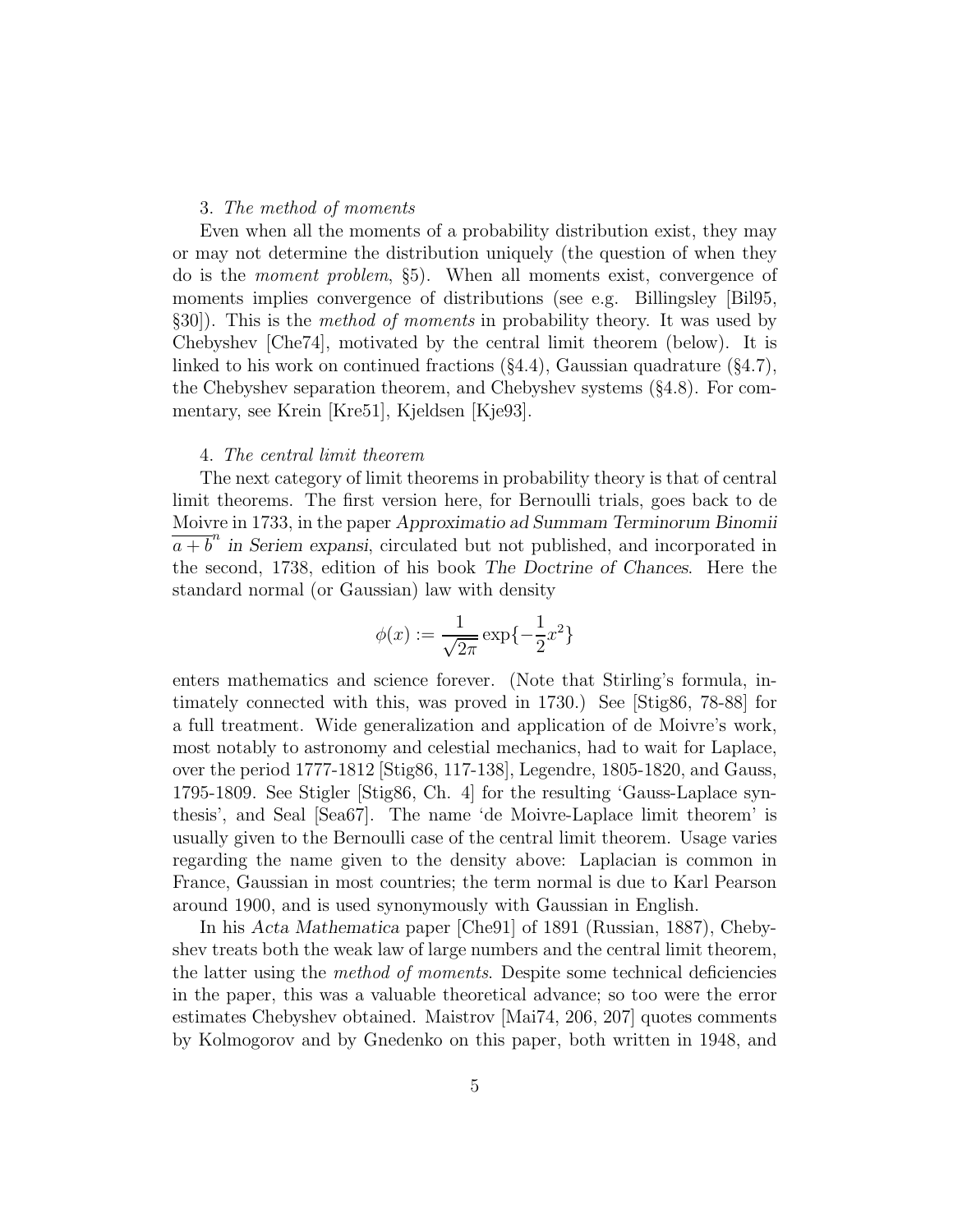both pre-figuring the focus of their own forthcoming book, the classic [GneK] of 1949 (English translation 1954), which gives the definitive solution of the general central-limit problem. Kolmogorov continues [Mai74, 207]: "P. L. Chebyshev impelled Russian probability into first place in the world".

This assessment is echoed by that of Khinchin [Mai74, 208]: that from the second half of the nineteenth century, Russia was "the only country in which the mathematical foundations of probability theory were cultivated with the seriousness it deserved in view of its prominent role in the natural sciences and engineering. It is entirely due to the works of Chebyshev that the Russian school of probability attained this exceptional position".

One can only agree.

## 4. Analysis

### 1. Polynomials of best approximation

Chebyshev's work here [Che58] is his best-known in analysis; for a modern textbook account, see e.g. Natanson [Nat64, Ch. II.2]. The main result is Chebyshev's Alternation Theorem: for a function  $f \in C[a, b]$ , a polynomial  $p_n$ of degree n is a polynomial of *best approximation* (uniformly – in the uniform norm) if and only if there are  $n+2$  points  $x_i$ ,  $a \le x_0 < \cdots < x_{n+1} \le b$ , where  $\pm(-1)^{i}[f(x_i) - p_n(x_i)]$  takes its maximum value  $||f - p_n||$ , alternately. In Natanson's terminology, the  $(+)$ -points and the  $(-)$ -points *alternate*. Such a set of points is called a Chebyshev alternant.

From this same paper emerged Chebyshev's work on orthogonal polynomials in general, the orthogonal polynomials  $T_n$  that bear his name, and his work on continued fractions; see below.

One may mention here the other main result on polynomial approximation, the Weierstrass approximation theorem (1885), and Bernstein's probabilistic proof via his polynomials  $(1912/13)$  [Nat64, I.1], [Lor53, I.1.1].

#### 2. Best rational approximation

The Alternation Theorem is extended to rational functions in the long sequel [Che59]. For a textbook account, see Akhiezer [Akh56, II.34].

#### 3. Explicit integration

It is all too easy to write down a simple integrand, and (as with the standard normal density above) find that the only exact expression for its integral is 'integrand plus integral sign'. Chebyshev applied himself to such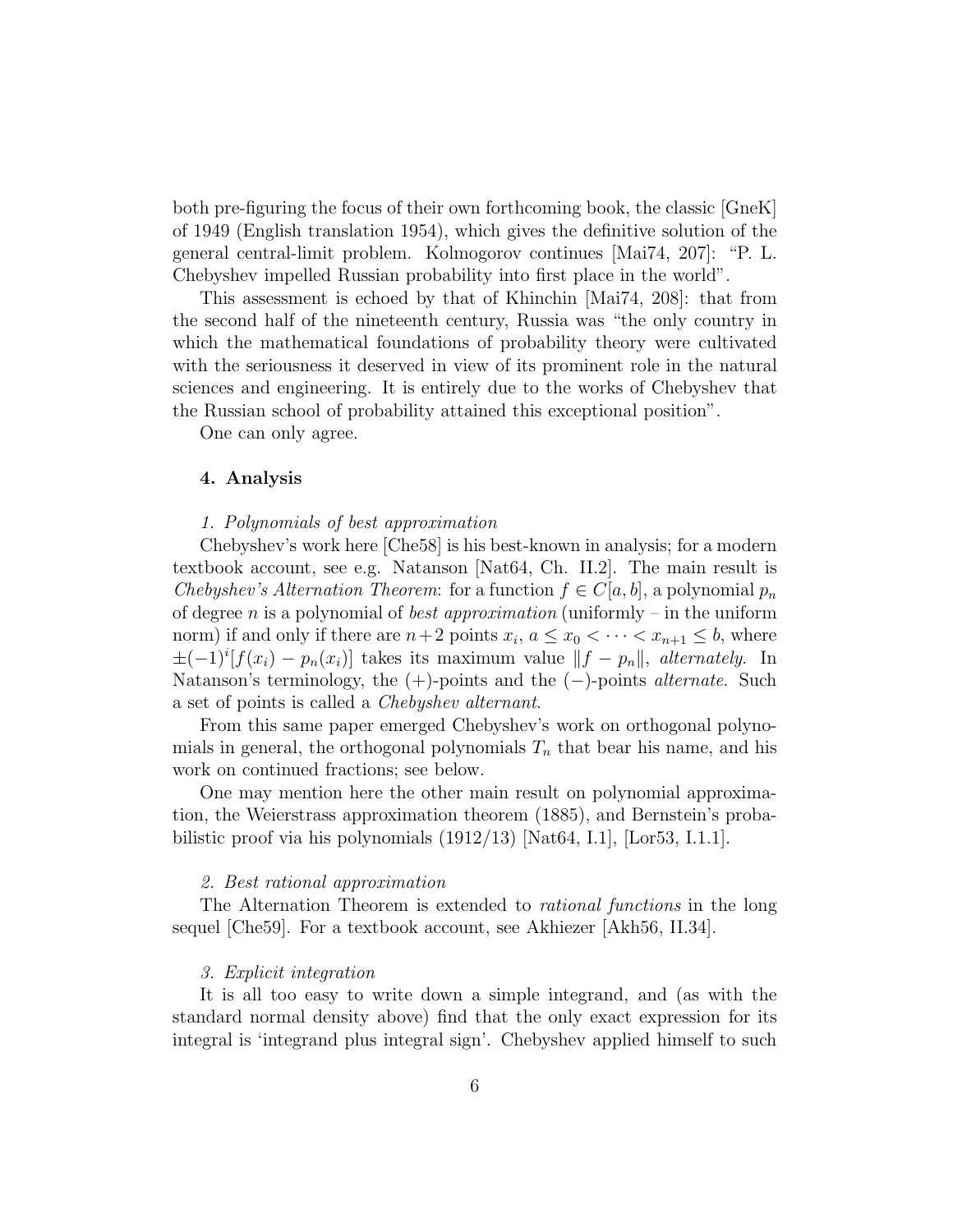problems of 'integration in finite terms' [ButJ99]. In his thesis he proved a conjecture of Abel from 1826: if

$$
\int (\rho(x)/R(x))dx \qquad (\rho, R \text{ polynomials})
$$

is expressible by logarithms, then

$$
I := \int \frac{\rho(x)}{\sqrt{R(x)}} dx = c \log \frac{p + q\sqrt{R}}{p - q\sqrt{R}}
$$

with  $p, q$  entire functions and  $c$  constant.

The corresponding problem with mth roots was considered by Abel and Liouville, who found that if  $I$  is expressible in finite form, then

$$
I = U + c_0 \log V_0 + \cdots + c_n \log V_n,
$$

with  $U, V_0, \dots, V_n$  rational functions of  $x + R(x)^{1/m}$ . In 1852 Chebyshev found U, and how many  $c_i \log V_i$  terms are needed.

Hardy began his career as a noted expert on the integral calculus; his series Notes on some points in the integral calculus ran to 49 papers (1901-1929; numbered in Roman numerals; 'N.I.C.' in his Collected Works). Hardy's first book was an early Cambridge Tract on this subject [Har05]. It cites five papers by 'P. Tschebyschef', in the period 1853-1861.

This area was the subject of a later monograph by Ritt [Rit48].

## 4. Continued fractions

Continued fractions can be traced back to the Euclidean algorithm, to the manual extraction of square roots (still taught when my father, b. 1904, was at school), Diophantine equations etc. For the early theory, see e.g. Brezinski [Bre91]. Apart from the arbitrariness of the base 10 of decimals, the criterion for rationality is simpler for a continued-fraction expansion (finiteness, i.e. termination) than for a decimal (termination or recurrence). The criterion for recurrence of a continued-fraction expansion is (Lagrange's theorem) being a quadratic irrational (see e.g.  $\vert$ HarW, Ch. X $\vert$ ), a result of real numbertheoretic importance. Such results suggest that continued fractions give the natural way to expand real numbers. Indeed, as  $\mathbb{N}^{\mathbb{N}}$  is in bijection with the irrationals under the continued-fraction map, it is used in descriptive set theory to encode the irrationals; see e.g. Sierpinski [Sie28, §35], [Sie64,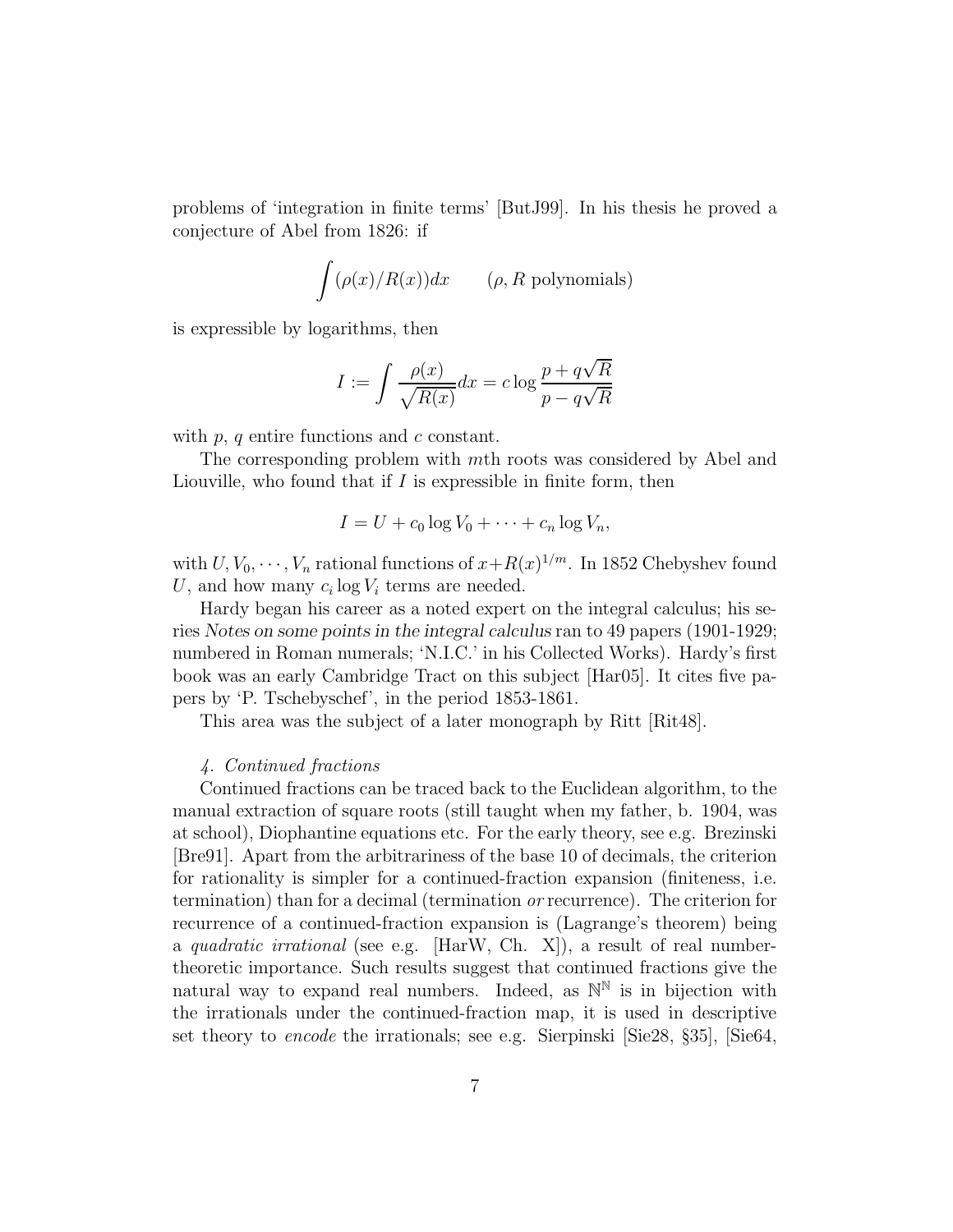VIII.2]; [RogJ, §2.1].

An important and very early result was Brouncker's continued-fraction for  $\pi$  (actually  $4/\pi$ ), of 1655:

$$
4/\pi = 1 + \frac{1^2}{2 + 2} + \frac{3^2}{2 + 2} + \frac{5^2}{2 + 2} + \cdots
$$

(where the + at the end of each denominator means 'start the new 'fraction within a fraction' here' [Bre91, 1.4]). This was incorporated into Wallis's Arithmetica Infinitorum of 1656 (it is related to Wallis's infinite-product expansion for  $\pi$ ). Euler in turn was deeply influenced by Wallis's book, and obtained (1737) the corresponding continued fraction for e [Bre91, 4.1]:

$$
e = 2 + \frac{1}{1+} \frac{1}{2+} \frac{1}{1+} \frac{1}{1+} \frac{1}{4+} \frac{1}{1+} \frac{1}{1+} \frac{1}{6+} \cdots
$$

### 5. Orthogonal polynomials and continued fractions

The theory of orthogonal polynomials  $p_n$  (with respect to an orthogonality measure  $\mu$ ) may be founded on the *three*-term recurrence formula with two sequences of coefficients,  $(a_k)$  and  $(b_k)$  (see e.g. Akhiezer [Akh65, p.4]):

$$
xP_k(x) = b_{k-1}P_{k-1}(x) + a_kP_k(x) + b_kP_{k+1}(x) \quad (k = 0, 1, \dots; b_{-1} = 0).
$$

Given the measure  $\mu$  there exist polynomials  $p_n$  orthogonal to it and satisfying this recurrence (see e.g. Szegő  $[Sze59, Th. 3.2.1]$ ), and conversely (Favard's theorem: [Sze59, 43]).

Call the continued fraction [Akh65, (1.36)]

$$
\frac{1}{x-a_0-\frac{b_0^2}{x-a_1-\frac{b_1^2}{x-a_2-\cdots}}
$$
...

that corresponding to the recurrence relation above. Write its convergents (partial products) as  $R_n(x)/S_n(x)$ . Then [Sze59, p.55]  $S_n(x) = \sqrt{c_0 p_n}(x)$ : the orthogonal polynomials are the denominators of the continued fraction. This is the essence of the link between the two.

Accompanying this continued fraction is an infinite Jacobi matrix, a tridiagonal matrix

$$
\mathcal{J} := \left( \begin{array}{cccc} a_0 & b_0 & 0 & 0 & 0 \\ b_0 & a_1 & b_1 & 0 & 0 \\ 0 & b_1 & a_2 & b_2 & 0 \\ 0 & 0 & \cdot & \cdot & \cdot & \cdot \end{array} \right)
$$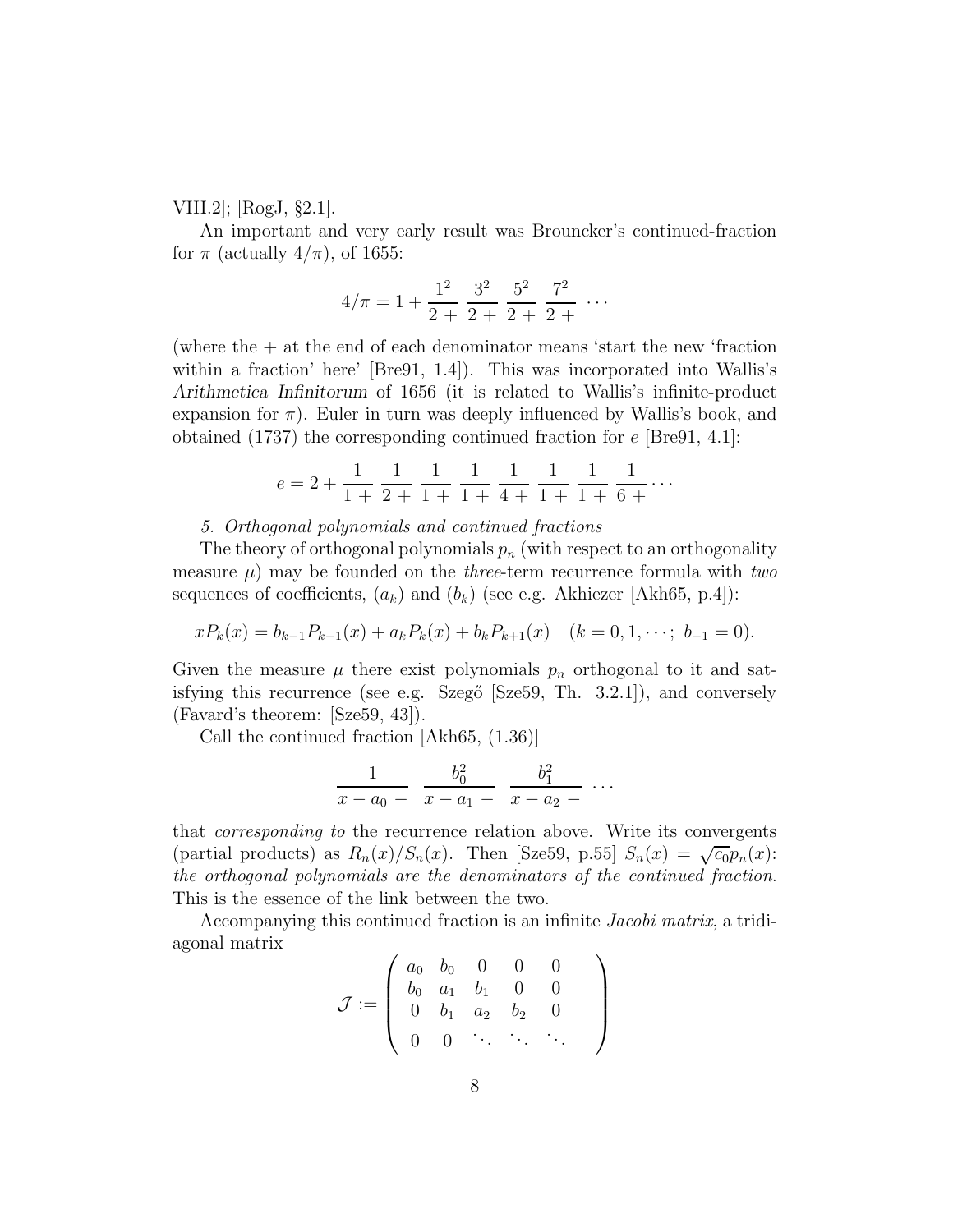## [Akh65, p.2].

Szegő [Sze59, 3.5] cites eight papers of Chebyshev here, beginning with [Che58], from 1858 to 1885; Khrushchev [Khr08] cites six, from 1854 to 1857; Brezinski [Bre91] cites 34, from 1855 to 1907.

## 6. Orthogonal polynomials

Though continued fractions go back much earlier (above), and special families of orthogonal polynomials go back to the 18th century (Legendre polynomials, 1785), the general theory of orthogonal polynomials stems from Chebyshev in 1858 [Che58] (followed by further special cases: Hermite, 1864, Laguerre, 1879, Gegenbauer, 1884, etc.)

The polynomials for which Chebyshev is remembered are

$$
T_n := \cos(n \cos^{-1} x) : T_n(\cos \theta) = \cos n\theta \quad (n = 0, 1, 2, \cdots)
$$

One can easily check by de Moivre's theorem that  $T_n$  is indeed a polynomial of degree n. By the orthogonality property of the cosine function, the  $T_n$ are easily seen to be orthogonal on  $[-1, 1]$  under the measure  $dx/\sqrt{1-x^2}$ . From the alternation of the maxima and minima of the cosine, these extrema of  $T_n$  form a Chebyshev alternant. So by Chebyshev's Alternation Theorem,  $T_n$  gives the polynomial of degree n of least absolute deviation from zero on  $[-1, 1]$ . For a full account of the importance of the  $T_n$  in uniform approximation, see again [Nat64], Davis [Dav63, §3.3], or Lorentz [Lor86, Ch. 2] (for approximation in mean, see [Nat65a]). It is worth noting that [Che58] contains the Christoffel-Darboux identity ([Sze59, §3.2]; Christoffel 1858, Darboux 1878).

#### 7. Gaussian quadrature

With the points  $x_i \in (a, b)$  specified in advance, the classical Newton-Cotes (or Lagrange) quadrature formula

$$
I(f) := \int_a^b f(x) d\mu(x) = \sum_1^n \lambda_k f(x_k),
$$

based on the Newton (divided-difference) or Lagrange interpolation formulae, is exact for all polynomials of degree n whenever the weights  $l_k$  are suitably chosen: that is, whenever it is exact for the Lagrange interpolation polynomials  $\ell_1, \dots, \ell_n$ . But if we choose the points  $x_k$  suitably, such a formula can be made exact for all polynomials of degree  $2n - 1$ . For this, we choose the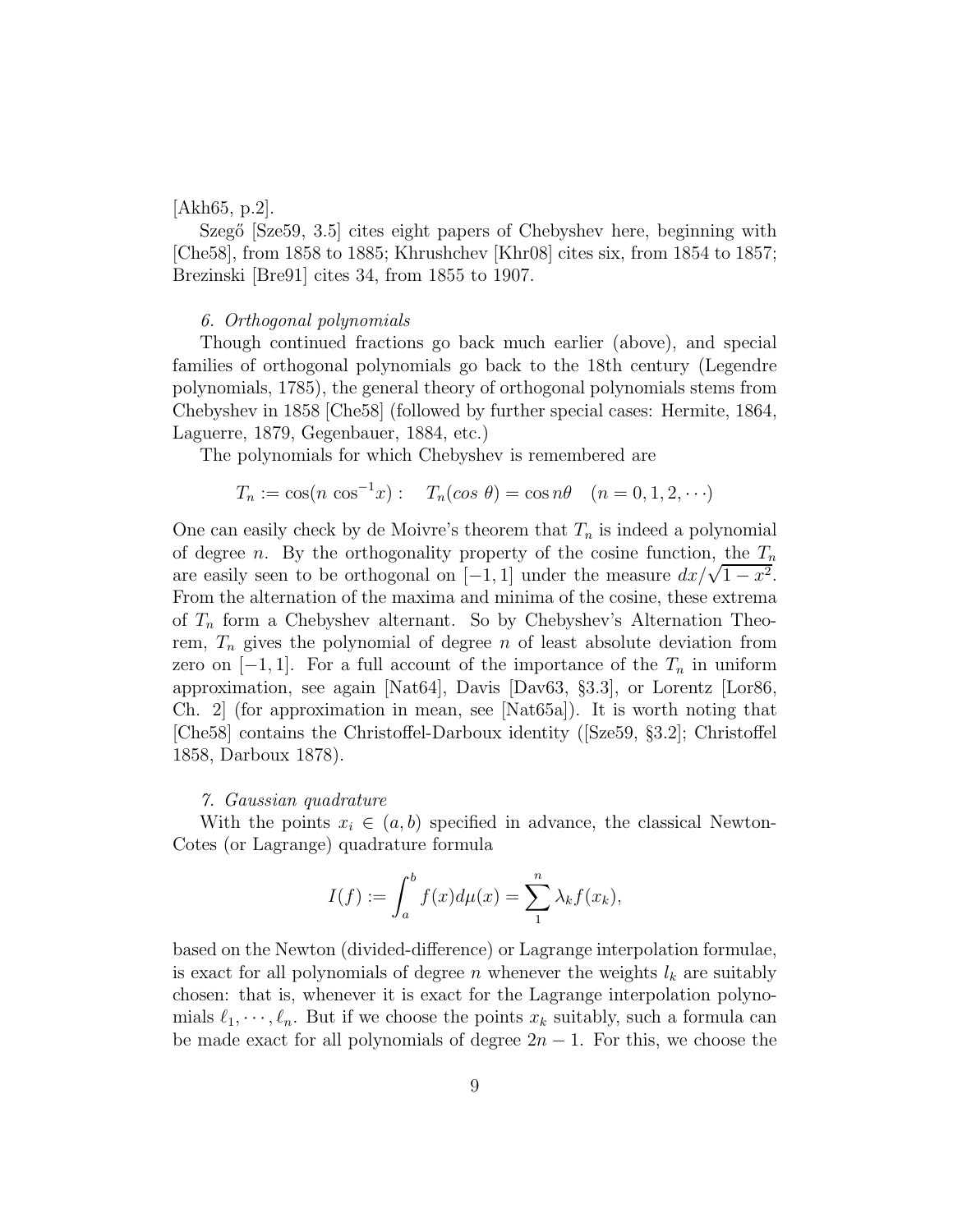$x_k$  to be the n roots of the nth orthogonal polynomial  $P_n$  with respect to the measure  $\mu$  on [a, b]; see e.g. [Sze59, §3.4]. This gives the *Gaussian quadra*ture (or Gauss-Jacobi mechanical quadrature) for  $\mu$  on [a, b], [Nat65b]. The weights  $\lambda_k$  here are called the *Christoffel numbers*. They sum to the mass  $\mu$ gives to the interval:

$$
\sum_{1}^{n} \lambda_k = \mu(b) - \mu(a).
$$

The zeros (written  $x_1 < \cdots < x_n$  for convenience) of each such  $P_n$  are real, distinct, and lie in  $(a, b)$ . The zeros of  $P_n$  and  $P_{n+1}$  interlace [Sze59, §3.3].

Imagine that one starts at the left end-point  $a =: y_0$ , and moves to the right, watching the mass of the measure  $\mu$  accumulate. The point where it reaches  $\lambda_1$  is  $y_1$ ; the point where further mass  $\lambda_2$  has accumulated is  $y_2$ , etc., and finally  $y_n = b$ . The Chebyshev separation theorem [Che74] (stated by Chebyshev in 1874, proved later by A. A. Markov and Stieltjes) states that the points  $x_1 < \cdots < x_n$  and  $y_1 < \cdots < y_{n-1}$  interlace. Then the interpolation formula becomes

$$
\int_{a}^{b} f(x) d\mu(x) \sim \sum_{1}^{n} f(x_{k})[\mu(x_{k}) - \mu(x_{k-1}],
$$

a Riemann-Stieltjes sum for the integral. Thus the sum will converge to the integral as the degree  $n$  increases, under suitable conditions, giving *conver*gence of quadrature processes. For  $d\mu(x) = w(x)dx$ , this holds for  $f \in C[a, b]$ , and more generally (Stieltjes; see e.g. [Dav63, Cor. 14.4.7]).

It is a mark of the importance of the Chebyshev separation theorem that Szegő gives three separate proofs of it [Sze59, 3.41]. As Szegő points out, there is a degree of non-uniqueness in the  $y_i$  as introduced above because of atoms in the measure  $\mu$ . As he also points out, this does not affect the quadrature formula, but for more detail here see [Akh65, Th. 2.5.4].

For links between such quadrature formulae (extended to 'quasi-orthogonal polynomials') and continued fractions, see [Akh65, §1.4].

#### 8. Chebyshev systems

The title 'On the limiting values of integrals' of [Che74] (the term is due to him: [Akh65, vi]) would perhaps be more helpfully rendered nowadays along the lines of 'On the bounds of integrals subject to constraints'.

A Chebyshev system on [a, b] is a set  $u_0, \dots, u_n$  of continuous real-valued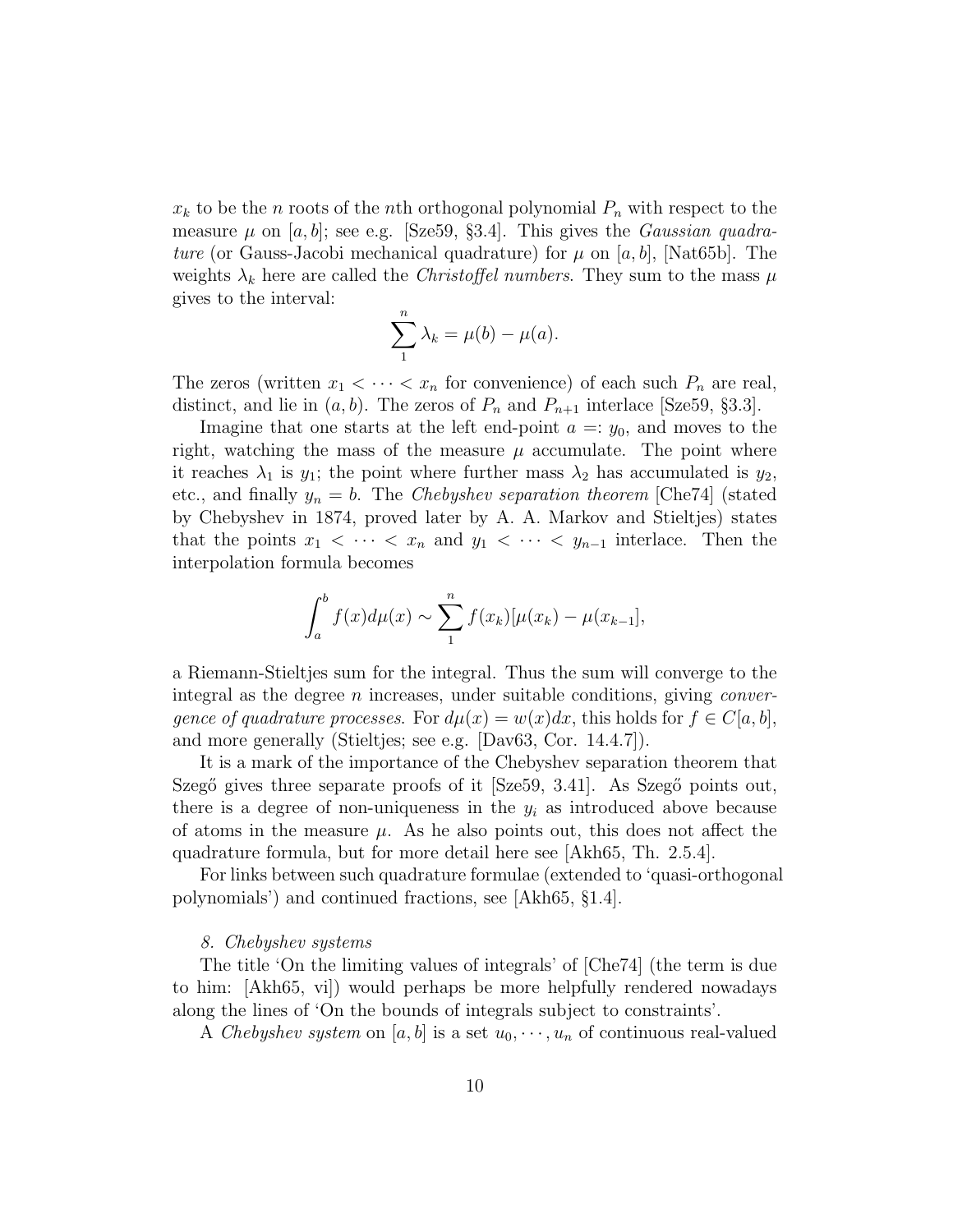functions for which all determinants

$$
\begin{vmatrix} u_0(t_0) & u_0(t_1) & \cdots & u_0(t_n) \\ u_1(t_0) & u_1(t_1) & \cdots & u_1(t_n) \\ \vdots & \vdots & & \vdots \\ u_n(t_0) & u_n(t_1) & \cdots & u_n(t_n) \end{vmatrix}
$$

are strictly positive whenever  $a \leq t_0 < \cdots < t_n \leq b$ . The classic example is the set of powers  $u_k(t) = t^k$ , when the determinant reduces to the Vandermonde determinant with value

$$
\prod_{i
$$

M. G. Krein ([Kre51]; Boas [Boa52]) gives a detailed account of 'the ideas of P. L. Cebyšev and A. A. Markov in the theory of limiting values of integrals and their further developments', beginning with a detailed historical account. We are to estimate

$$
\int_{\xi}^{\eta} \Omega d\sigma
$$

 $(a \leq \xi < \eta \leq b, \Omega$  continuous,  $\sigma$  non-decreasing), with the first  $n+1$ 'generalized moments' prescribed:

$$
\int_a^b u_k d\sigma = c_k \quad (k = 0, 1, \cdots, n).
$$

The classical case of the powers is noted above. There one can use continued fractions; here new methods are needed. Krein uses the 'method of maximal mass'. For a textbook account of this, the Markov-Krein theorem and much else, we refer to Karlin's monograph [Kar66].

#### 5. The moment problem

Chebyshev's work on continued fractions and orthogonal polynomials leads naturally on to the moment problem. The main developments lead us beyond Chebyshev's lifetime, so this concerns his legacy, although it builds on his work. The two classics here are Akhiezer [Akh65] and Shohat and Tamarkin [ShoT]; we use mainly the first (admirably clear, though longer).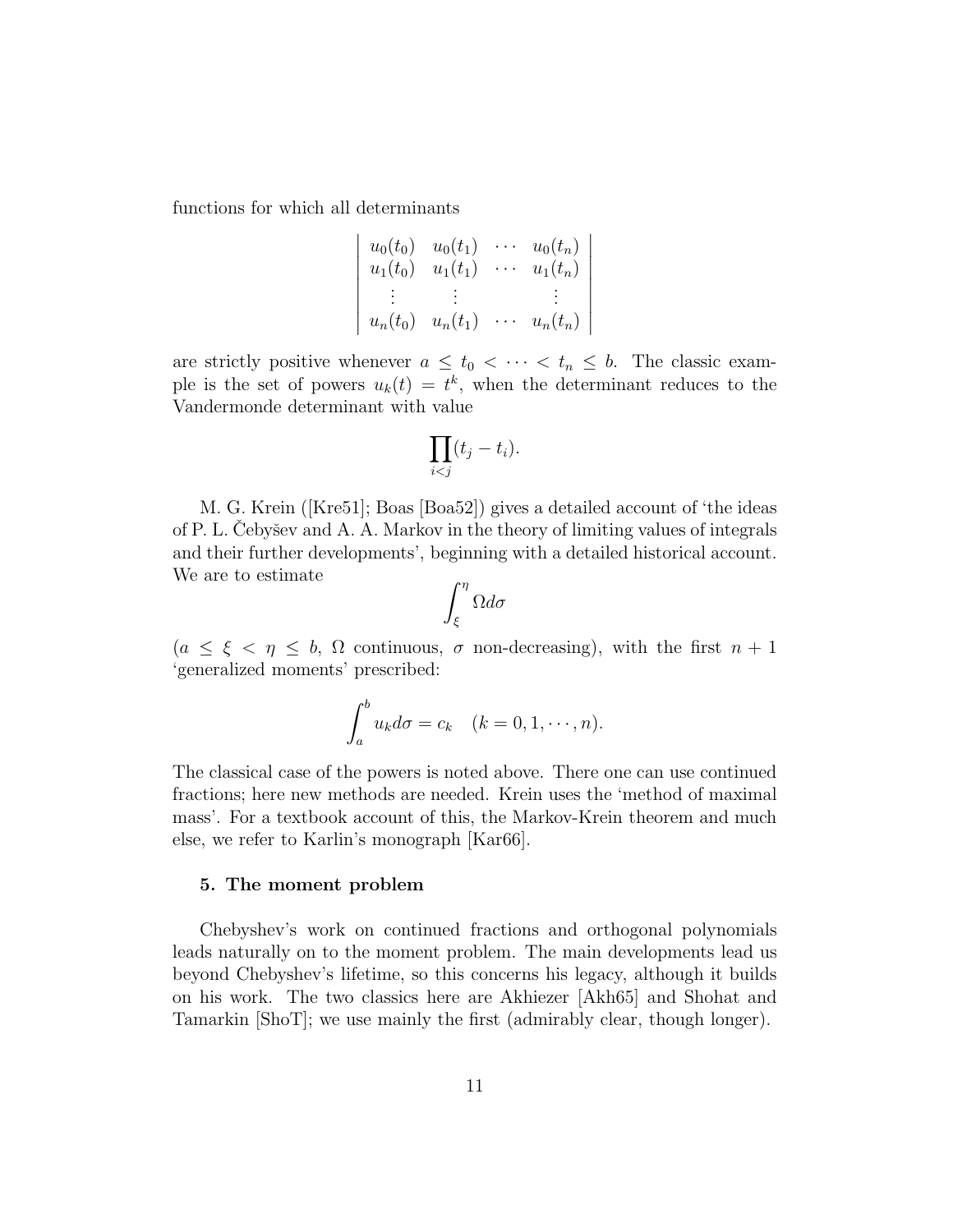The *Hamburger moment problem* applies to the line: given a sequence of reals  $(s_k)_0^{\infty}$   $(s_0 = 1)$ , find a measure  $\mu$  with the  $s_k$  as moments:

(Ham) 
$$
s_k = \int_{-\infty}^{\infty} u^k d\mu(u) \quad (k = 0, 1, \cdots)
$$

(thus  $\int d\mu = s_0 = 1$ :  $\mu$  is a probability measure). To avoid trivial cases, we restrict to  $\mu$  with infinitely many points of increase. Then (Hamburger, 1920, 1921; [Akh65, Th. 2.1.1]) such a  $\mu$  exists if and only if  $(s_k)$  is *positive*, i.e., all the Hankel quadratic forms

$$
\sum_{i,j=0}^{n} s_{i+j} x_i x_j \quad (n = 0, 1, 2, \cdots)
$$

are positive definite, that is, that all the determinants

$$
D_k := \begin{vmatrix} s_0 & s_1 & \cdots & s_k \\ s_1 & s_2 & \cdots & s_{k+1} \\ \vdots & \vdots & & \vdots \\ s_k & s_{k+1} & \cdots & s_{2k} \end{vmatrix} \qquad (k = 0, 1, \cdots)
$$

are positive.

Assuming such existence (as in [Akh65, (3.4)]), there may or may not be a unique solution. With uniqueness, the moment problem is called *determinate*; without, it is *indeterminate*. The Stieltjes transform

$$
f(z) := \int_{-\infty}^{\infty} \frac{d\mu(u)}{u - z}
$$

is defined for z in the complex plane cut along the negative real axis ( $|Akh65$ , (3.5)]; it was for this that Stieltjes needed to develop his integral, below), and one has the asymptotic expansion

$$
f(z) \sim -(s_0/z + s_1/z^2 + \cdots), \quad (z \to \infty).
$$

In the indeterminate case, there is a parametrization of the solutions due to Nevanlinna in 1922 [Akh65, (3.11)]. The nth stage of the continued fraction for  $f(z)$  can be expressed via the composition of n Möbius (bilinear) maps in terms of the 'remainder',  $f_n(z)$  [Akh, §3.3].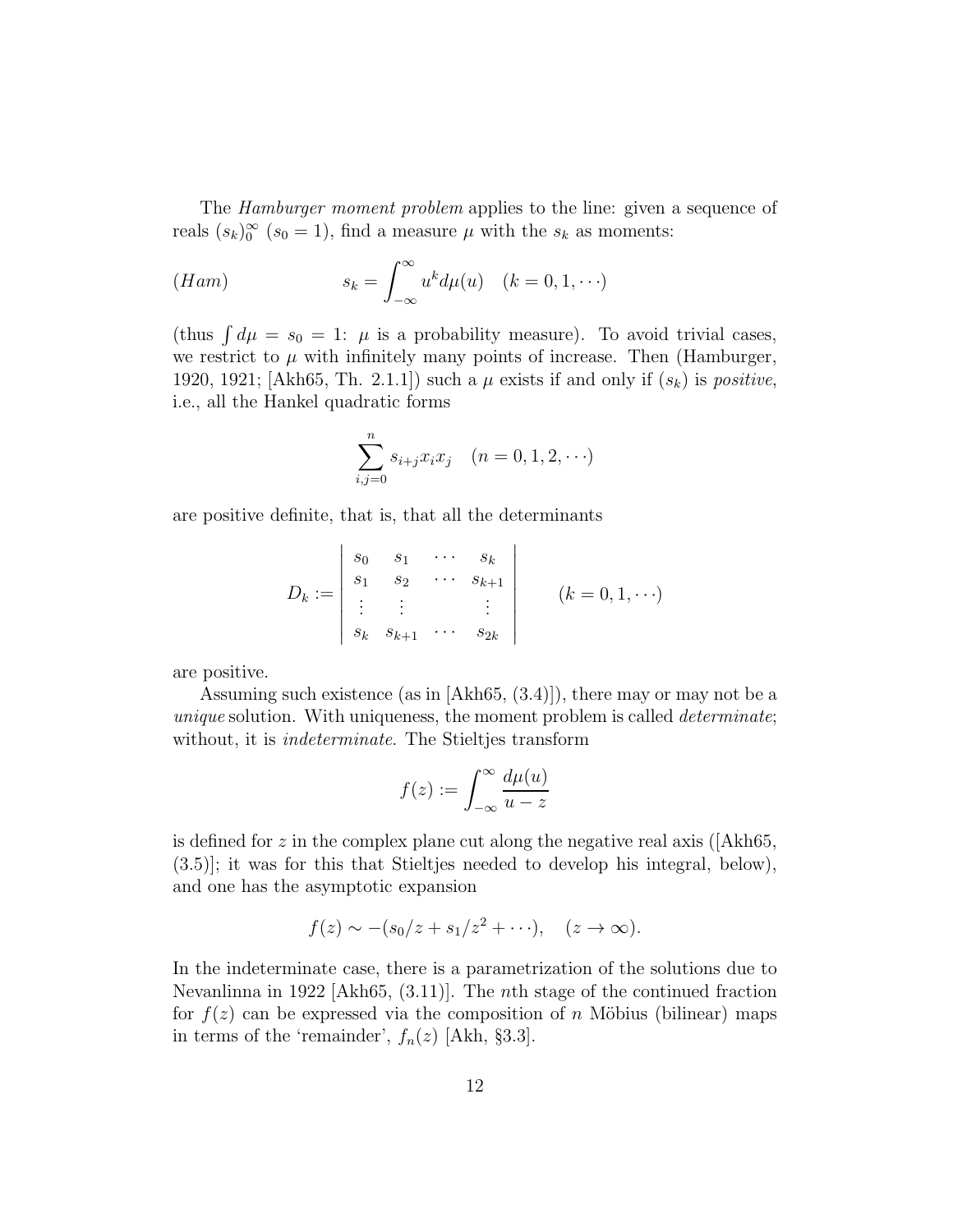When the integration is over the half-line  $[0, \infty)$ , one has the *Stieltjes* moment problem; the term moment problem is due to Stieltjes (1994). When the integration is over a finite interval  $([0, 1], \text{ say})$ , we have the *Hausdorff* moment problem of 1923; it is always determinate.

T. J. Stieltjes (1856-1894) is the leading figure here, with his two-part classic [Stie94/95], the second part posthumous. He was Dutch, a student at Delft, later an academic at Toulouse. He had an unconventional career; his most important contact was Hermite, with whom he corresponded extensively; he died sadly young, at 38.

Stieltjes's main interest was in continued fractions. But his work is best remembered now for his introduction of the *Stieltjes integral*, which occurs in both Lebesgue-Stieltjes and Riemann-Stieltjes forms, and also for the Stieltjes transform (iterated Laplace transform; Widder [Wid41, Ch. VIII]) and the Stieltjes-Vitali theorem (or Vitali's convergence theorem: [Tit39, §5.21]). Kjeldsen [Kje93] gives a detailed analysis of the evolution of Stieltjes's ideas, referring for the history of the Lebesgue-Stieltjes integral to the Epilogue of Hawkins's book [Haw70].

The reader may have met the Weyl limit-point/limit circle dichotomy for essential self-adjointness (see e.g. [ReeS, 152, 319-320]) in the context of Sturm-Liouville theory. There is a discrete analogue for Jacobi matrices  $J$  as in §4.5 (cf. Simon [Sim98]). The limit-circle case there gives an *inde*terminate moment problem [Akh65, Th. 2.1.2]; the limit-point case gives a determinate one [Akh65, Cor. 2.2.4] (as cardinality would suggest).

Carleman's condition gives a useful sufficient condition for determinacy: if

$$
\sum_{1}^{\infty} s_{2n}^{-1/2n} = \infty,
$$

then the (Hamburger) moment problem  $(Ham)$  is determinate. This is the most widely used sufficient condition for determinacy. It has several equivalent forms, according to the Denjoy-Carleman theorem (Denjoy, 1921, Carleman 1926 [Car26]). One involves *quasi-analyticity* ([Car26]; Koosis [Koo88, Ch. IV], Rudin [Rud74, Th. 19.11]). Another involves the Krein condition: finiteness or otherwise of the logarithmic integral

$$
\int_{-\infty}^{\infty} \frac{\log Q(x)}{1 + x^2} dx, \qquad Q(x) := \sum_{n=0}^{\infty} x^n / c_n
$$

([Rud74]; [Koo88, Ch. IV]). For this, note that the moment sequence  $(c_n)$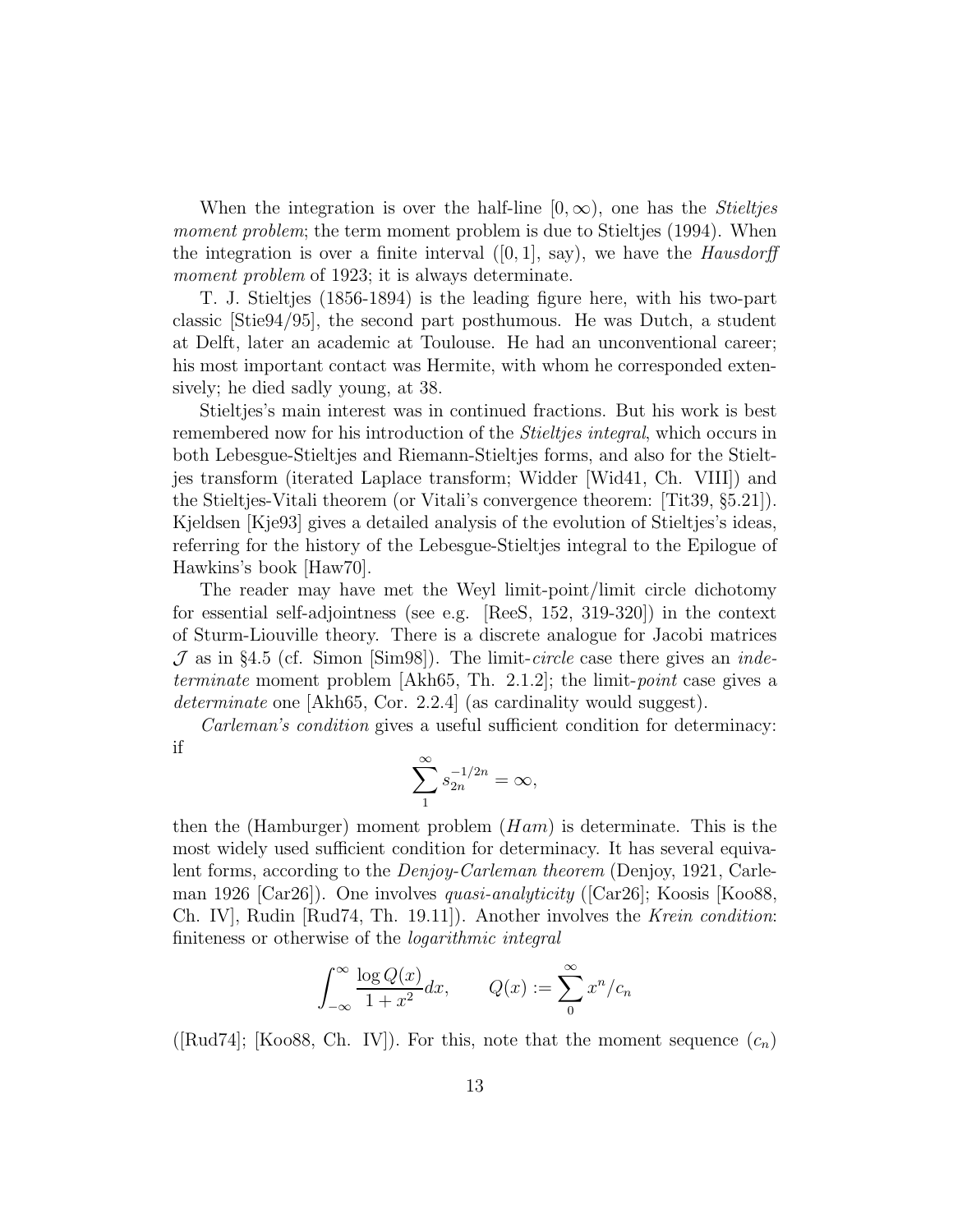satisfies  $c_n^2 \leq c_{n-1}c_{n+1}$ , by the Cauchy-Schwarz(-Bunyakovskii) inequality. (This inequality is so close to quasi-analyticity that it can be assumed here without loss of generality, as Rudin explains.)

These matters are of great importance in probability theory, in particular in prediction theory  $(\S 9.6)$ . For a fine treatment of prediction of Gaussian processes in continuous time, in particular for the work of M. G. Krein in this area (including Krein's theory of strings), see Dym and McKean [DymM76]  $(cf. Marcus [Marc77]).$ 

### 6. Mechanical devices

Throughout his career, Chebyshev was deeply interested in mechanical devices of various sorts, and wrote extensively on them. We will confine ourselves here to one aspect (below), but note that Chebyshev's breadth of interest and versatility was remarkable even in its time, and would hardly happen in this modern era of increased specialization.

The golden age of the steam engine is past, but was enormously influential at the time of the Industrial Revolution, and indeed in Chebyshev's time. The golden age of the internal combustion engine is now in sight in its turn, but has been enormously influential in our own times. It is thus salutary to realise that the transference of oscillating linear motion of a piston to circular motion of a wheel is a non-trivial matter. The device needed is called a linkage

Thomas Newcomen (1664-1729) built his steam engine of 1712 to pump water out of mines. James Watt (1736-1819) improved this, made it mobile and used it to power a locomotive in 1776. This gave a powerful acceleration to the Industrial Revolution. Much of 19th-century history was influenced by steam power, in railways and ships.

Watt's linkage was approximate, not perfect (in view of which it is remarkable that his steam engines worked as well as they did!) Perfect linkages did not emerge for nearly a century. The *Peaucellier-Lipkin linkage* was found independently by Charles-Nicolas Peaucellier (1832-1919) in 1864 and Lipman Israelevich Lipkin (1840-1876) in 1871. Lipkin was a student of Chebyshev.

For two books on linkages, one from the 19th century, one from the 21st, see Kempe [Kem77], O'Rourke [O'Ro11]. See also the numerous papers in this area by the contemporary mathematician S. C. Power.

## 7. Pupils and descendants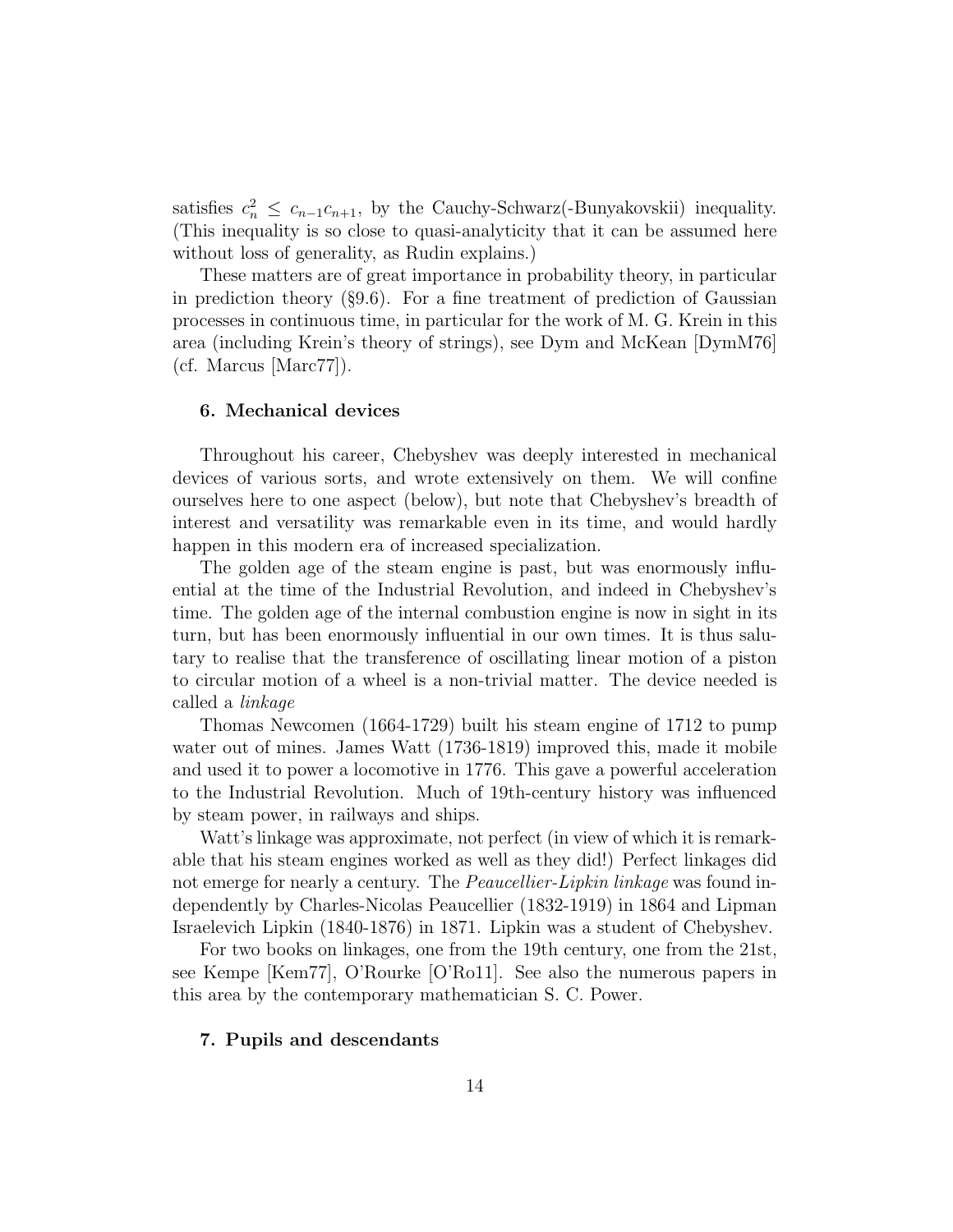Chebyshev had seven pupils (including the brothers A. A. and V. A. Markov), the most distinguished two being A. A. Markov and A. M. Lyapunov.

### Andrei Andreyevich Markov (1856-1922), PhD 1884

Markov's PhD thesis was 'On certain applications of continued fractions'. Krein's account of his work (and Chebyshev's) on 'limiting values of integrals' has been mentioned in §4.8.

Markov is of course best remembered for his introduction of Markov chains (1906). His book [Mark12] of 1912, an early classic, is the German translation of the second (of four) Russian editions. Seneta [Sen96] gives a good account of the impetus behind the birth of Markov chains. Until then, different random quantities had often been tacitly taken as 'independent by default'. We take the Markovian condition of 'given the present, the past is irrelevant for predicting the future' for granted, but it was a ground-breaking conceptual advance in its time. He is also remembered for Markov's inequality, a result similar to Chebyshev's inequality; see e.g. [Bil95, 1.5].

Seneta [Sen84] also gives a good historical account of the central limit theorem and least squares in pre-revolutionary Russia.

See [She89] for an assessment of Markov's work on probability, and [Ond81] for an account of the extensive mathematical correspondence between Markov and Chuprov in the period 1910-17.

Markov and Sonin (Sonine) edited Chebyshev's Collected Works [MarkS]; for his complete works in Russian, see [CheW].

Markov had seven pupils, including G. F. Voronoy (PhD 1896), A. S. Besicovitch (PhD 1912), and J. D. Tamarkin (PhD 1917).

Voronoy's two pupils included W. Sierpinski (PhD 1906). Sierpinski's many pupils included S. Mazurkiewcz, 1913, K. Kuratowski and A. Rajchman, 1921, S. Saks, 1922, A. Zygmund, 1923, and J. Neyman, 1924. Neyman's many pupils included G. Dantzig and E. Lehmann in 1946 and L. Le Cam in 1952.

Besicovitch's 9 students included P. A. P. Moran, R. O. Davies and S. J. Taylor (1954), and J. M. Marstrand (1955). [1](#page-14-0)

Tamarkin's 28 students included Nelson Dunford (1936).

<span id="page-14-0"></span><sup>&</sup>lt;sup>1</sup>I met Besicovitch and heard him speak, on Chebyshev, in Cambridge; James Taylor was my first Head of Department, in London.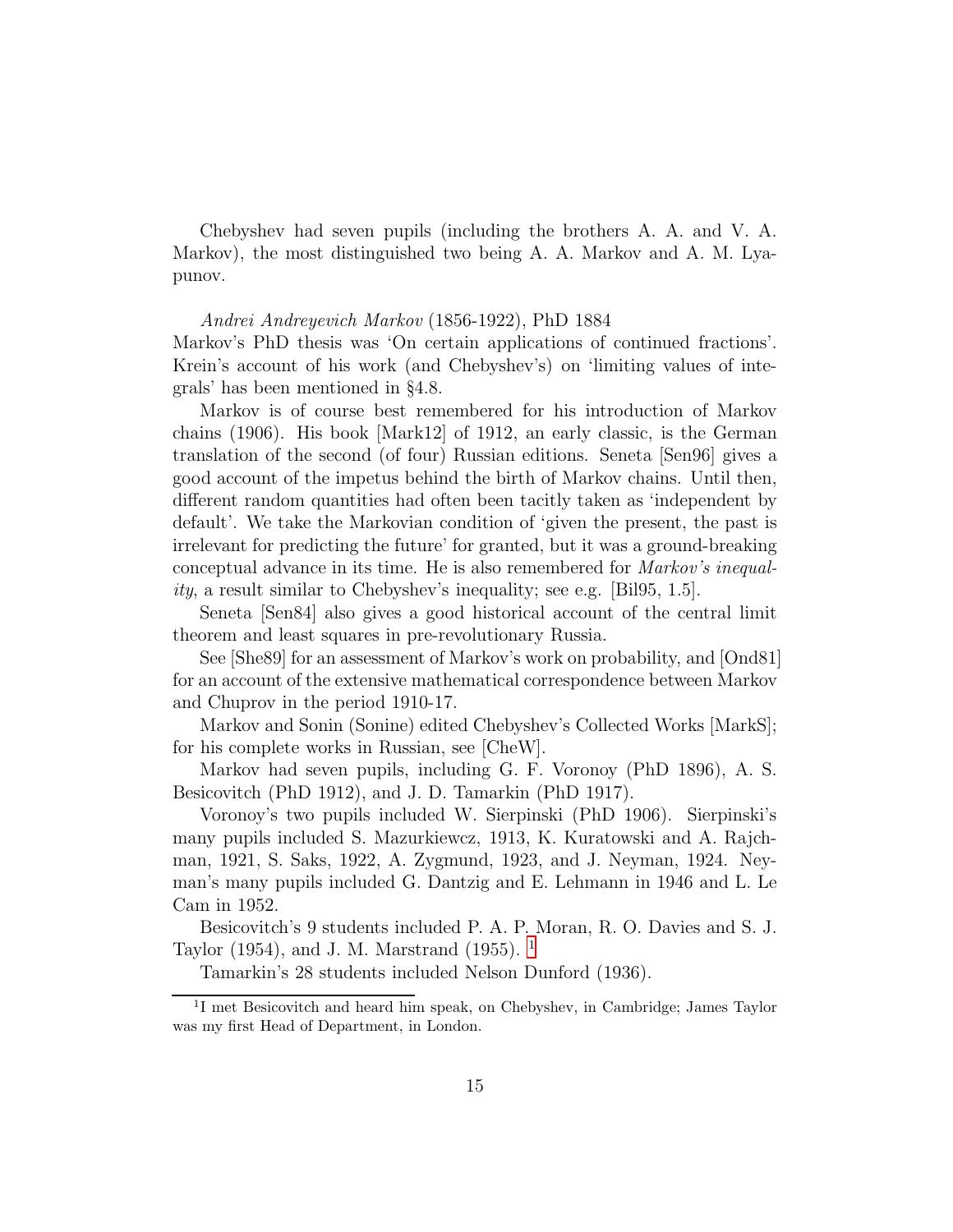We note that of this list of 18 of Markov's descendants, the first three were Russian, the next seven Polish; of the last eight, three were US, three UK, one Australian and one French (plus five cases of emigration, to US or UK). All were good mathematicians; several were great ones: a fine illustration of the quality and world-wide character of Chebyshev's descendants.

#### Alexander Mikhailovich Lyapunov (1859-1918), PhD 1885

Lyapunov's thesis was 'On the stability of elliptic equilibrium forms of a rotating liquid' (one thinks of the Earth, an oblate spheroid, largely composed of rotating fluid, and wonders about its stability  $\dots$ ). It led him to the work he is best known for, *stability of dynamical systems*, in 1892 (the same year as Poincar´e's work on celestial mechanics and the stability of the solar system). Lyapunov functions are all around us; see e.g. Hahn [Hah63], and for probabilistic applications, Menshikov, Popov and Wade [MenPW]. So too are Lyapunov exponents (characteristic exponents), which arise in products of random matrices; see e.g. Guivarc'h [Gui], Ledrappier [Led], Bougerol and Lacroix [BouL].

Lyapunov proved the central limit theorem rigorously for the first time in 1901, using the method of characteristic functions. These are indeed characteristic of the Russian school of probability; one need only think of such classics as Ibragimov and Linnik [IbrL] and Petrov [Pet72].

Lyapunov had two pupils, including V. A. Steklov (PhD, Kyiv, 1901), after whom the Steklov Mathematical Institute of the Russian Academy of Sciences is named (on his death in 1926, for his role in founding it in 1921).

In addition, M. G. Krein 1907-1989) was a direct descendant, via Korkin, Grave and Chebotarev. Among his many contributions, his work on the moment problem is touched on in §5 and his work on prediction theory in §9.6; Krein's theory of strings is developed in [DymM76]; for his work on entire and meromorphic functions see Ostrovskii [Ost94]; the Krein-Milman theorem is one of the cornerstones of functional analysis.

We must add here four illustrious names not in the direct line of descent: N. N. Luzin (a pupil of Egorov), his pupils A. Ya. Khinchin and A. N. Kolmogorov, the last of 'the three great names of probability', after Bernoulli and Chebyshev, and S. N. Bernshtein (Bernstein), a pupil of Hilbert.

## 8. Links with the West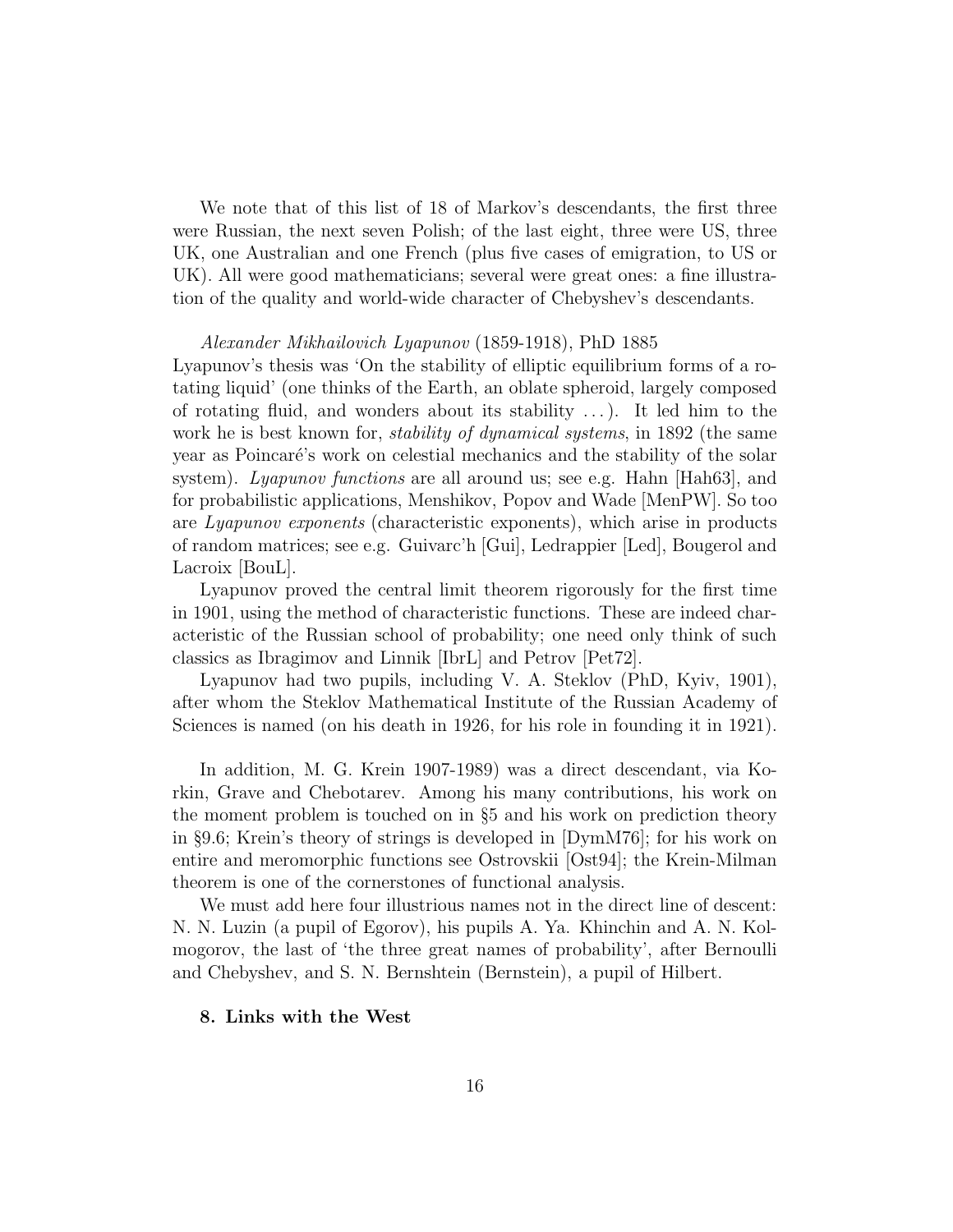Chebyshev was (for most of his life) a rich man, and like many affluent Russians of his time enjoyed spending time in Europe. He was also keenly aware that for the full potential impact of his work to be recognised, personal contact with leading Western mathematicians was important, and so was overcoming the language barrier (at least between Russian and French). Chebyshev was a notoriously bad correspondent, which made personal contact all the more important.

Chebyshev made a 'grand tour' of the West (mainly France and Britain) in 1852, on which he reported to the St. Petersburg Academy. He visited railways, mines, foundries, mills, and the factories of the manufacturers of large steam engines, for trains and ships.

Chebyshev had contacts with Bienaymé  $(\S 3; \text{ see } | \text{HeyS}|)$ . He had close friendships with Charles Hermite (1822-1901), and E. C. Catalan (1814- 1894). He had good links with Liouville, whom he visited repeatedly in the period 1852-1878, and published 17 papers in Liouville's journal, J. Math. Pures Appl. He published 3 papers in Crelle's journal J. Reine Angew. Math., and 5 in Acta Mathematica, after its foundation in 1885.

His contacts with the West declined after around 1884. As Butzer and Jongmans close [ButJ89]: 'Maybe Chebyshev had finally found in Russia what he had previously been searching for in Paris, and perhaps Berlin, namely participation in an active mathematical life, now centred around his own students. The school that he founded was growing steadily and it has since received international fame'.

## 9. Legacy

For reasons of space, we confine ourselves to a few specifics.

## 1. Generalised (Bienaymé-)Chebyshev inequalities

For a variety of generalisations, to multivariate situations, using convexity arguments etc., see e.g. Kingman [Kin63], Whittle [Whi58].

## 2. Padé approximation

The Padé approximant of a function f by a rational function – the ratio of a polynomial of degree m by one of degree  $n - i$  is the function whose Taylor series agrees with that of f up to terms of degree  $m + n$ . They were developed by Henri Padé (1863-1953) from 1890 on. They are widely used, in approximation theory and in branches of physics [Bre91].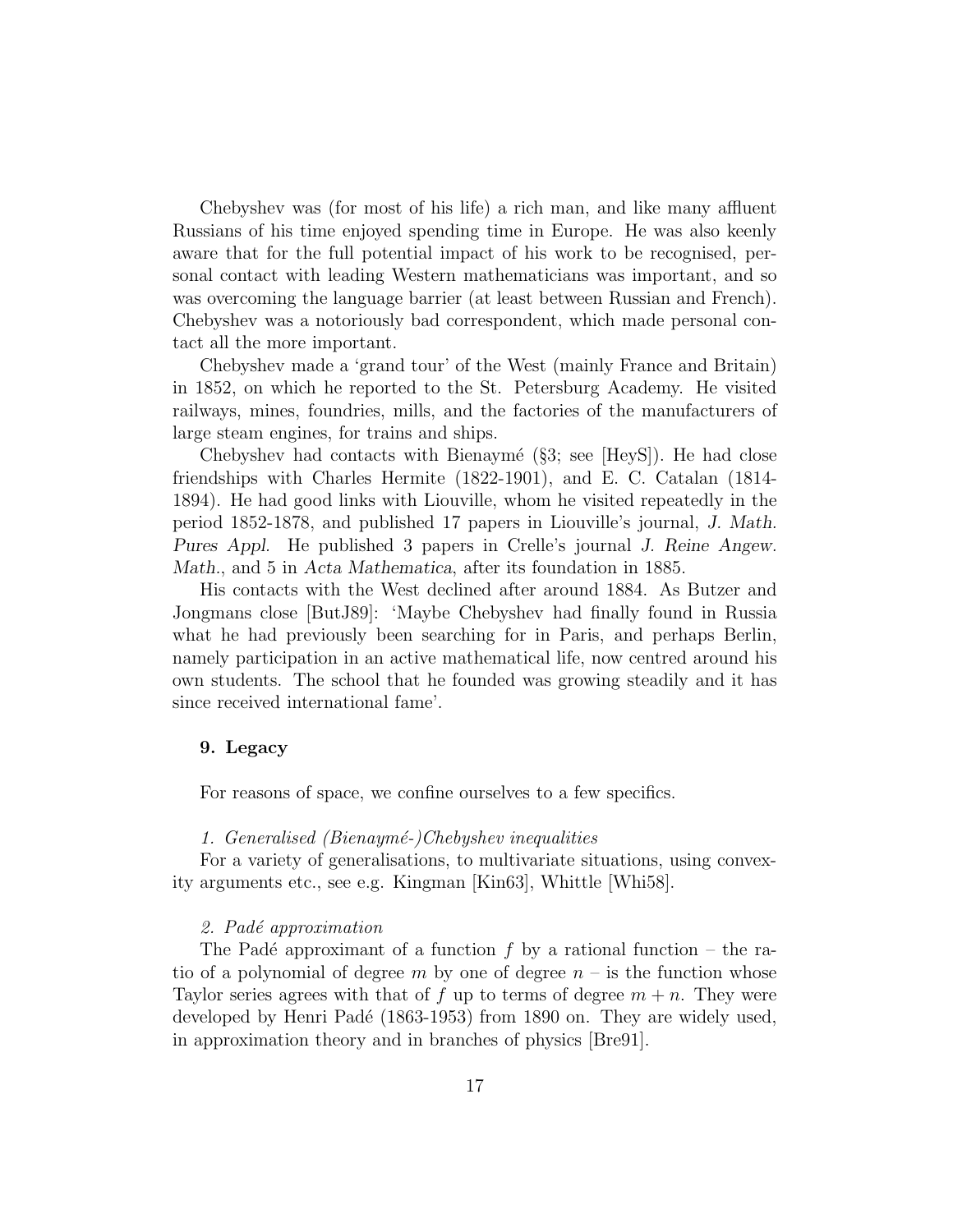# 3. Orthogonal polynomials and stochastic processes

Tridiagonal matrices arise naturally in the theory of birth-and-death processes (for which see e.g.  $[KarT, Ch. 4]$ ). Spectral representations are obtained for their transition probabilities in terms of the corresponding orthogonality measure (§5) in [KarM]. For an account of further applications of this kind, see Schoutens [Scho00].

## 4. Markov chains

Markov chains, ubiquitous nowadays, became widely used following their appearance in the first (1950) edition of Feller's book [Fel68], and the books by Kemeny and Snell [KemS] in 1960 and Kemeny, Snell and Knapp [KemSK] in 1966, on the finite and (denumerably) infinite cases. The more recent theory was given a tremendous boost by the introduction of MCMC (Markov chain Monte Carlo) methods in statistics, between the first (1993) and second (2009) editions of Meyn and Tweedie [MeyT].

## 5. Positive matrices and operators

The theory of positive matrices rests on the Perron-Frobenius theory of O. Perron (1907) and G. Frobenius (1909, 1912). It has been extensively applied to matrices of transition probabilities of Markov chains. See Seneta [Sen81] (and the additional bibliography in the 2006 reprinting).

The theory can be extended to the continuous setting of the Krein-Rutman theory of positive operators; see e.g. Schaefer [Scha74].

### 6. Prediction theory

Simon's books [Sim05], [Sim11] give a detailed account of orthogonal polynomials on the unit circle  $(OPUC - and$  on the real line,  $OPRL$ , in  $[\text{Sim11}]$ . Both OPUC and Szegő's theorem are extremely useful in prediction theory (of stationary stochastic processes); see e.g. the author's survey, [Bin12a]. In discrete time, one works on the unit circle and uses Szegő's theorem; in continuous time, one works on the line and uses the Krein condition (on the logarithmic integral) which corresponds to it; one passes between the unit disc D and the upper half-plane by the Möbius map  $w = (z - i)/(z + i)$ . For background on the interplay between the two, see [Sim11], the last chapter of Akhiezer [Akh65], the first chapter of Koosis [Koo88], and the end of [Bin12a].

In his earlier survey of the moment problem in 1998, Simon remarks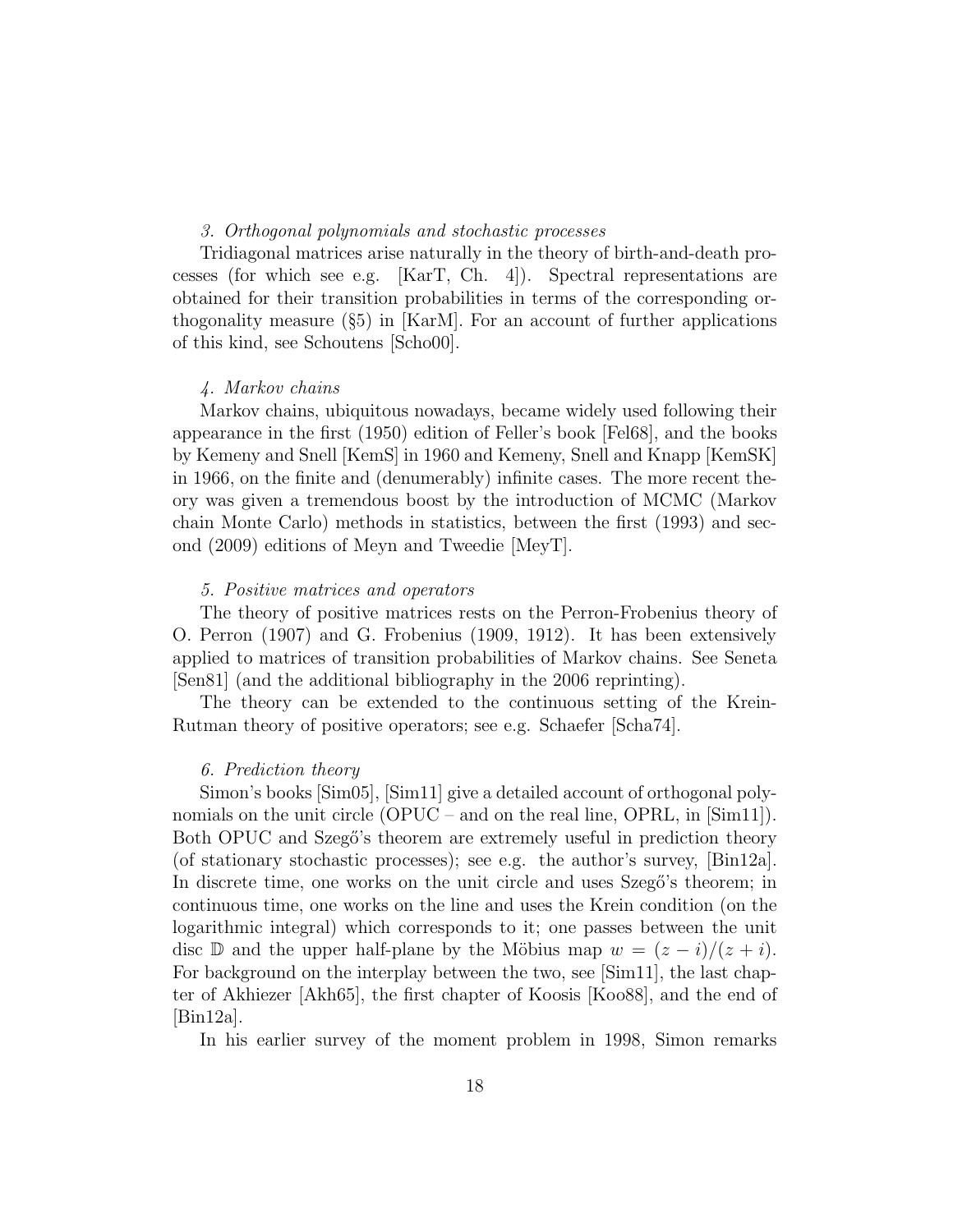[Sim88, p.86] 'Non-uniqueness [indeterminacy] only occurs in somewhat pathological situations, but the theory is so elegant and beautiful that it has captivated analysts for a century'. This is a very good thing for probabilists! To them the situation is just the reverse: determinacy corresponds in the stochastic-process setting to the future being determined by the remote past, leaving no room for new randomness ('new blood') – which is degenerate. The tools developed in analysis have proved extremely useful in probability.

### 7. Higher dimensions

It is probabilistically of great interest to extend this theory to finite dimensions [Bin12b], and indeed infinite dimensions [BinM], [Bin20].

For multidimensional continued fractions, see Schweiger [Schw00]. For multidimensional moment problems, see Putinar and Schmüdgen [PutS].

### 10. Conclusion

It is a tribute to the extraordinary breadth, as well as depth, of Chebyshev's work that, in this later epoch of greater specialization, no one can study his work without learning a great deal.

In the centre of St Paul's Cathedral in London, built by Sir Christopher Wren after the Great Fire of London of 1666, is the inscription *si monu*mentum requiris, circumspice (If you seek my monument, look around you). Chebyshev is the father of Russian mathematics, and of Russian probability in particular. His monument is all around us.

## References

[Akh56] N. I. Akhiezer, Theory of approximation. Frederick Ungar, 1956; Dover, 1992 (Russian, OGIZ, 1947).

[Akh65] N. I. Akhiezer, The classical moment problem and some related questions in analysis. Hafner/Oliver & Boyd, 1965; SIAM, Classics App. Math. 82, 2021 (Russian, 1961).

[Ber45] J. Bertrand, Mémoire sur le nombre de valeurs que peut prendre une fonction quant on y permute des lettres qu'elle renferme. J. Ec. Roy. Polytechnique 18 (1845), 123-140.

[Bie53] I. J. Bienaymé, Considérations à l'appui de la découverte de Laplace dans la loi de probabilités dans la méthode des moindres carrés. Comptes Rendus Acad. Sci. Paris 37 (1853), 309-324 (reprinted, J. Math. Pures Appl. (2) 12 (1867), 158-176).

[Bil95] P. Billingsley, Probability and measure, 3rd ed., Wiley, 1995 (1st ed.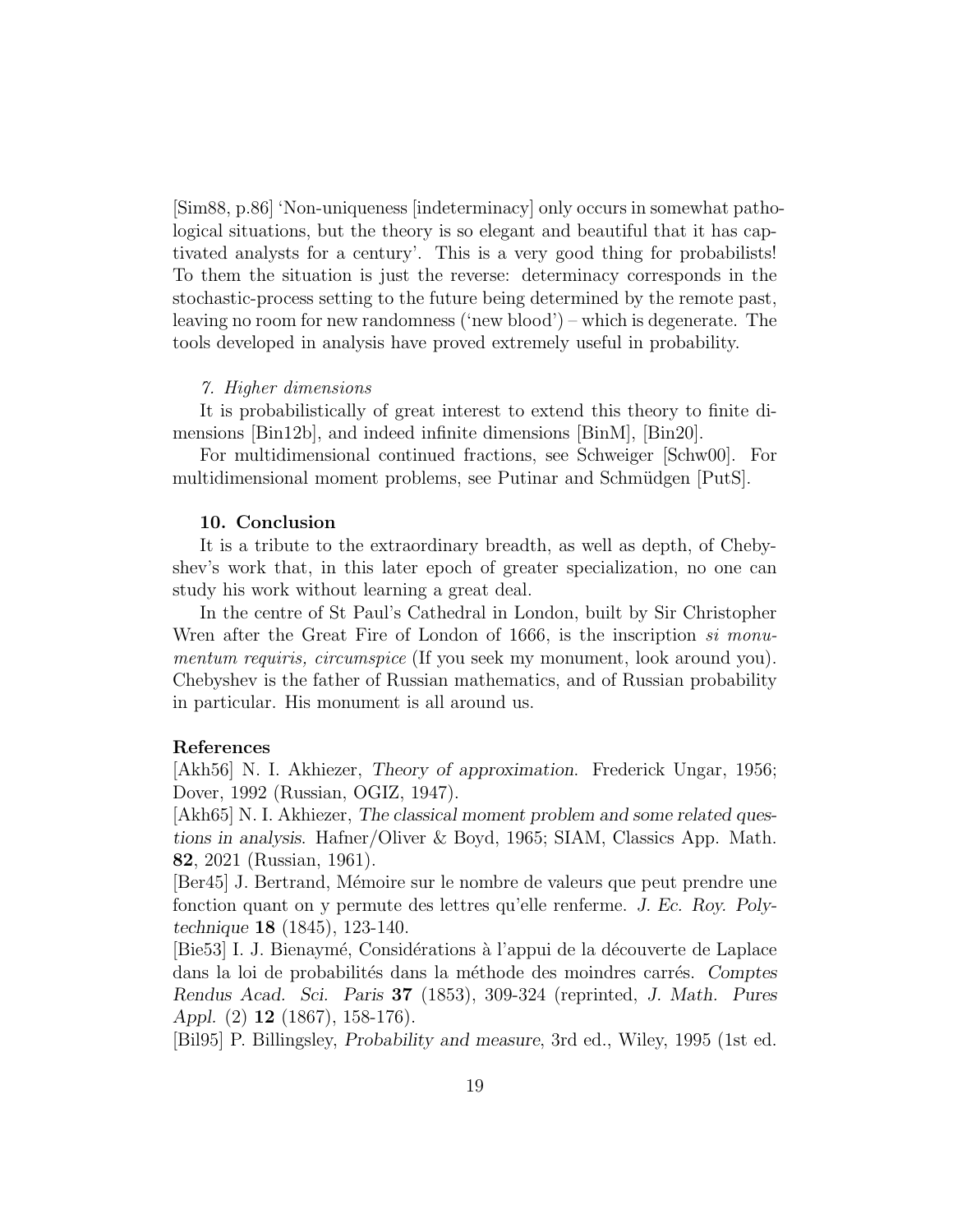1979, 2nd ed. 1986).

[Bin12a] N. H. Bingham, Szegő's theorem and its probabilistic descendants. Probability Surveys 9 (2012), 287-324.

[Bin12b] N. H. Bingham, Multivariate prediction and matrix Szegő theory. Probability Surveys 9 (2012), 325-339.

[Bin20] N. H. Bingham, Prediction theory for stationary functional time series. [arXiv:2011.09937.](http://arxiv.org/abs/2011.09937)

[BinM] N. H. Bingham and Badr Missaoui, Aspects of prediction. J. Appl. Prob. 51A (2014), 189-201.

[Boa52] R. P. Boas, Review of [Kre51]. Math. Reviews 13 (1952), 445c (MR0044591).

[BouL] P. Bougerol and J. Lacroix, Products of random matrices with applications to Schrödinger operators. Birkhäuser, 1985 (Progress in Probability and Statistics 8).

[Bre91] C. Brezinski, History of continued fractions and Padé approximants. Springer, 1991.

[ButJ89] P. Butzer and F. Jongmans, P. L. Chebyshev (1821-1894) and his contacts with Western European scientists. Historia Mathematica 16 (1989), 46-68.

[ButJ99] P. Butzer and F. Jongmans, P. L. Chebyshev (1821-1894): A guide to his life and works. J. Approximation Theory 96 (1999), 111-138.

[Car26] T. Carleman, Les fonctions quasi-analytiques. Gauthier-Villars, 1926.

[Che46] P. L. Chebyshev, Démonstration élémentaire d'une proposition générale de la théorie des probabilités. J. Reine Angew. Math. 33 (1846), 259-267 (Works I, 15-26).

[Che52] P. L. Chebyshev, M´emoire sur les nombres premiers. J. Math. Pures Appl. 17 (1852), 366-390.

[Che58] P. L. Chebyshev, Sur les fractions continues. J. Math. (2) 3 (1858), 289-323 (Oeuvres 1, 201-230). Read on 12.1.1853.

[Che59] P. L. Chebyshev, Sur les questions de minima qui se rattechent `a la répresentation approximative des fonctions. Mém. Acad. St. Pétersb.  $7(6)$ (1859), 199-291. Read on 9.10.1857.

[Che67] P. L. Chebyshev, Des valeurs moyennes. J. Math. Pures Appl. (2) 12 (1867), 177-184 (Works I, 685-694).

[Che74] P. L. Chebyshev, Sur les valeurs limites des intégrales. J. Math. Pures Appl. (2) 19 (1874), 157-160.

[Che87] P. L. Chebyshev, Sur deux théorèmes relatifs aux probabilités. Acta Math. 14 (1890-1891), 305-315 (Russian, 1887; Works II, 479-491).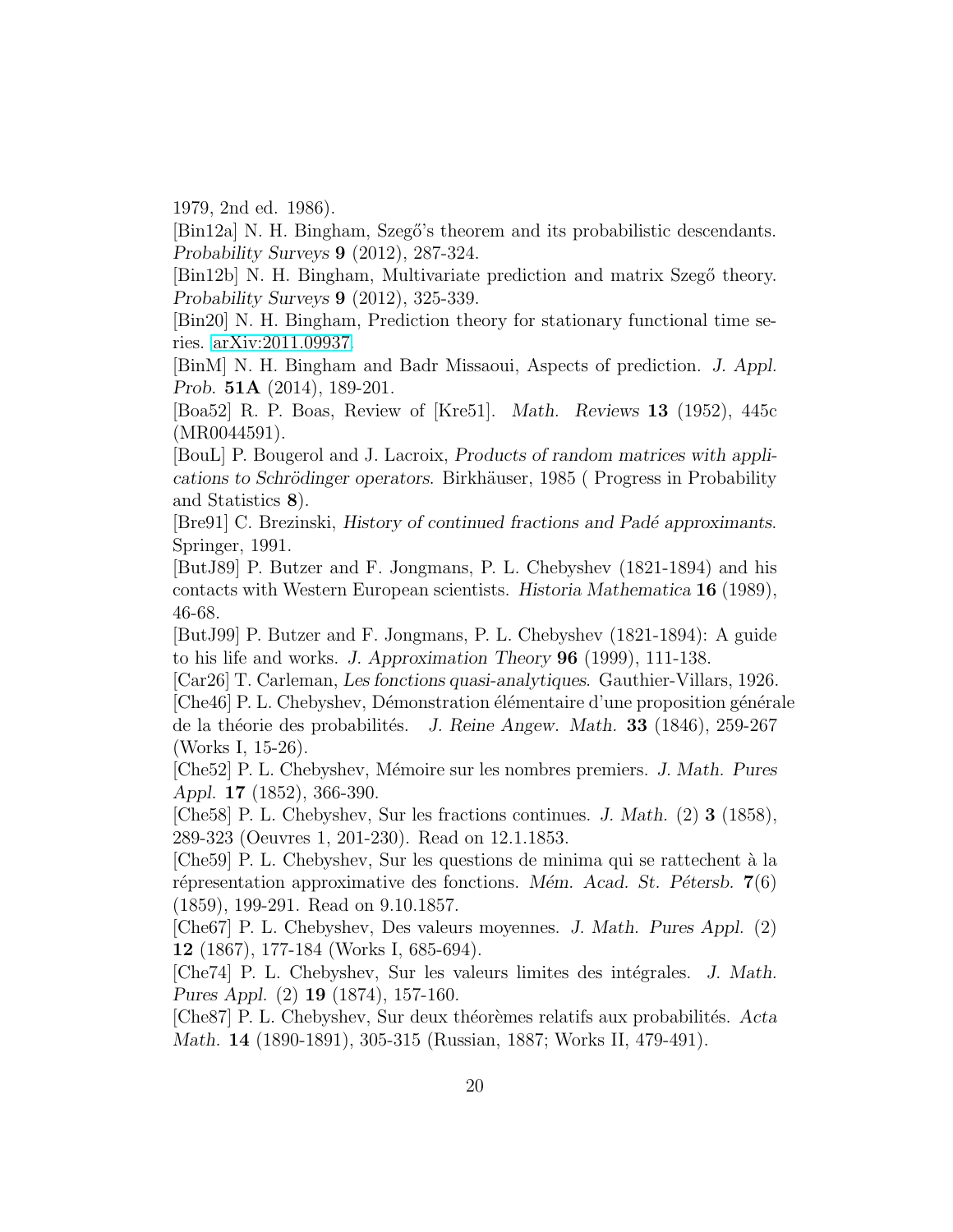[CheW] Complete Collected Works (Russian, 1946/1951). Izdatelstvo Akad. Nauk SSR, Moscow/Leningrad, Vol. I (1946), 342p, II (1947), 520p, III (1948), 414p, IV (1948), 255p, V (1951), 474p.

[Dav63] P. J. Davis, Interpolation and approximation. Blaisdell, 1963; Dover, 1975.

[DymM76] H. Dym and H. P. McKean, Gaussian processes, function theory, and the inverse spectral problem. Academic Press, 1976.

[Fel68] W. Feller, An introduction to probability theory and its applications, Vol. I, 3rd ed., Wiley, 1968 (1st ed. 1950, 2nd ed. 1957).

[GneK] B. V. Gnedenko and A. N. Kolmogorov, Limit distributions for sums of independent random variables (translated by K.-L. Chung, with an Appendix by J. L. Doob). Addison-Wesley, 1954 (Russian, 1949).

[Gui] Y. Guivarc'h, Quelques propriétés asymptotiques des produits de matrices aléatoires. Ecole d'Eté de Probabilités de Saint-Flour VIII-1978, 177-250 (Lecture Notes in Math. 774, Springer, 1980).

[Hah63] W. Hahn, Theory and application of Liapunov's direct method. Prentice-Hall, 1963.

[Har05] G. H. Hardy, The integration of functions of a single variable. Cambridge University Press, 1905 (2nd ed. 1916; Cambridge Tracts Math. 2).

[HarW] G. H. Hardy and E. M. Wright, An introduction to the theory of numbers, 6th ed. (rev. D. R. Heath-Brown and J. H. Silverman), Oxford University Press, 2008.

[Haw70] T. Hawkins, Lebesgue's theory of integration: Its origin and development. University of Wisconsin Press, 1970.

[HeyS] C. C. Heyde and E. Seneta, I. J. Bienaymé: Statistical theory antici-pated. Springer, 1977.

[IbrL] I. A. Ibragimov and Yu. V. Linnik, Independent and stationary sequences of random variables. Wolters-Noordhoff, 1971.

[Kah85] J.-P. Kahane, Some random series of functions, 2nd ed. Cambridge University Press, 1985 (1st ed., D. C. Heath, 1968).

[Kar66] S. Karlin, Tchebycheff systems: with applications in analysis and statistics. Interscience, 1966.

[KarM] S. Karlin and J. L. McGregor, The differential equations of birth and death processes and the Stieltjes moment problem. Trans. Amer. Math. Soc. 85 (1957), 486-546.

[KarT] S. Karlin and H. M. Taylor, A first course in stochastic processes, 2nd ed., Academic Press, 1975.

[Kem77] A. B. Kempe, How to draw a straight line: A lecture on linkages.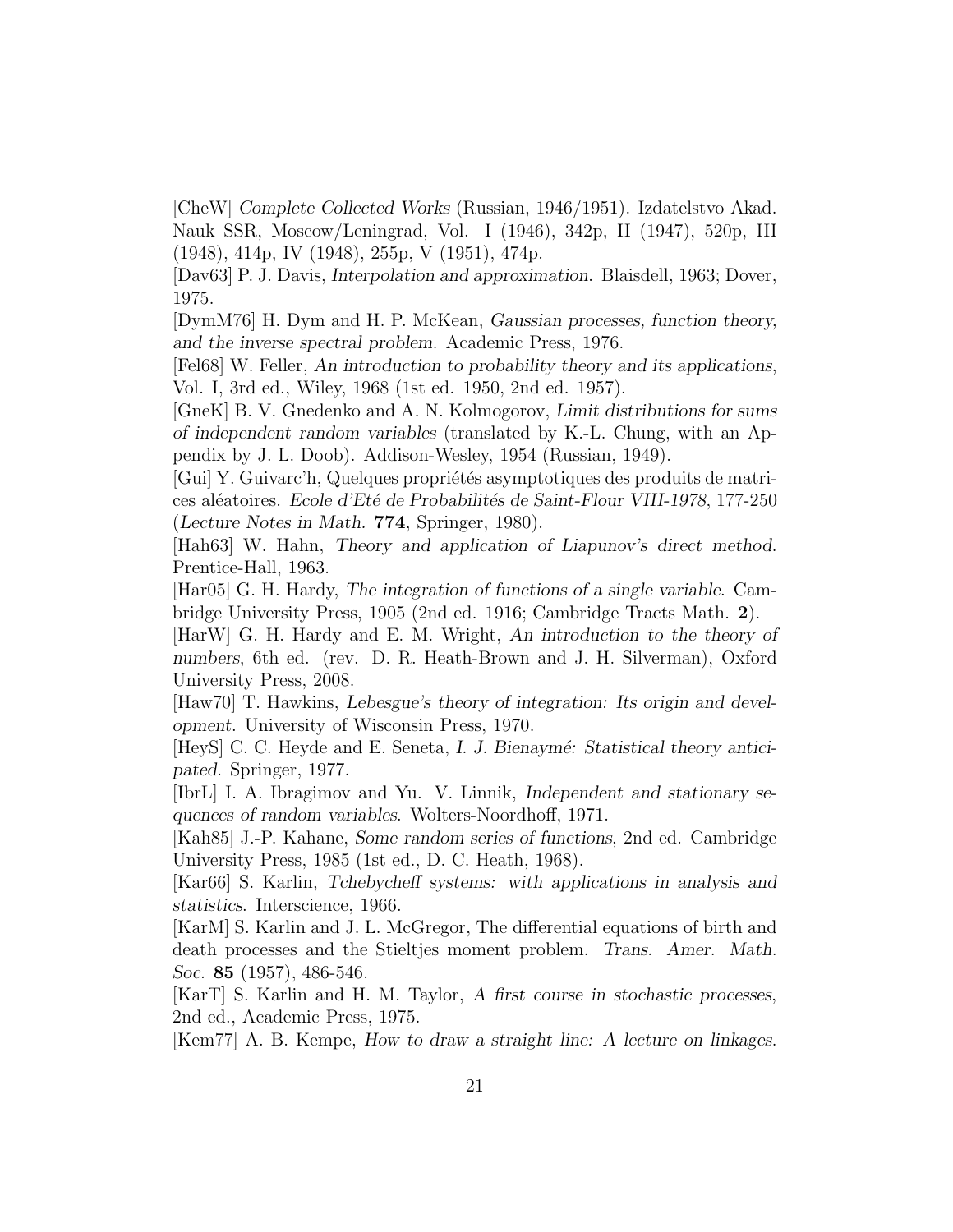Macmillan, 1877.

[KemS] J. G. Kemeny and J. L. Snell, Finite Markov chains. Van Nostrand, 1960.

[KemSK] J. G. Kemeny, J. L. Snell and A. W. Knapp, Denumerable Markov chains. Van Nostrand, 1966.

[Khr08] S. Khrushchev, Orthogonal polynomials and continued fractions, from Euler's point of view. Cambridge University Press, 2008 (Encycl. Math. Appl. 122).

[Kin63] J. F. C. Kingman, On inequalities of the Tchebychev type. Proc. Cambridge Phil. Soc. 59 (1963), 135-146.

[Kje93] T. H. Kjeldsen, The early history of the moment problem. Historia Mathematica 20 (1993), 19-44.

[Koo88] P. Koosis, The logarithmic integral I. Cambridge University Press, 1988.

[Kre51] M. G. Krein, Chebyshev's and Markov's ideas in the theory of limiting value of integrals and their further development (in Russian). Usp. Mat. Nauk 44 (1951), 3-120.

[Kry36] A. N. Krylov (ed.), Theory of probability (Russian). Lectures 1879- 80 by P. L. Chebyshev, from notes taken by A. M. Lyapunov. Nauka, Moscow/Leningrad, 1936.

[Lan09] E. Landau, Handbuch der Lehre von der Verteilung der Primzahlen, 2nd ed., Chelsea, 1953 (1st ed. 1909).

[Led] F. Ledrappier, Quelques propriétés des exposants characteristiques. Ecole d'Eté de Probabilités de Saint-Flour XII-1982, 305-396 (Lecture Notes in Math. 1097, Springer, 1984).

[Lor53] G. G. Lorentz, Bernstein polynomials. University of Toronto Press, 1953 (Math. Expos. 8).

[Lor86] G. G. Lorentz, Approximation of functions, 2nd ed. Chelsea, 1986 (1st ed. Holt, Rinehart and Winston, 1966).

[Mai74] L. E. Maistrov, Probability theory: A historical sketch. Academic Press, 1974.

[Marc77] M. B. Marcus, Book review, [DymM76]. Ann. Probab. 5 (1977), 1047-1051.

[Mark12] A. A. Markov, Wahrscheinlichkeitsrechnung. B. G. Teubner, 1912. [MarkS] A. Markoff and N. Sonin, Oeuvres de P. L. Tchebyshef, 2 volumes, St. Petersburg, 1899/1907 (repr. Chelsea, New York, 1952).

[MenPW] M. Menshikov, S. Popov and A. Wade, Non-homogeneous random walks: Lyapunov function methods for near-critical stochastic systems.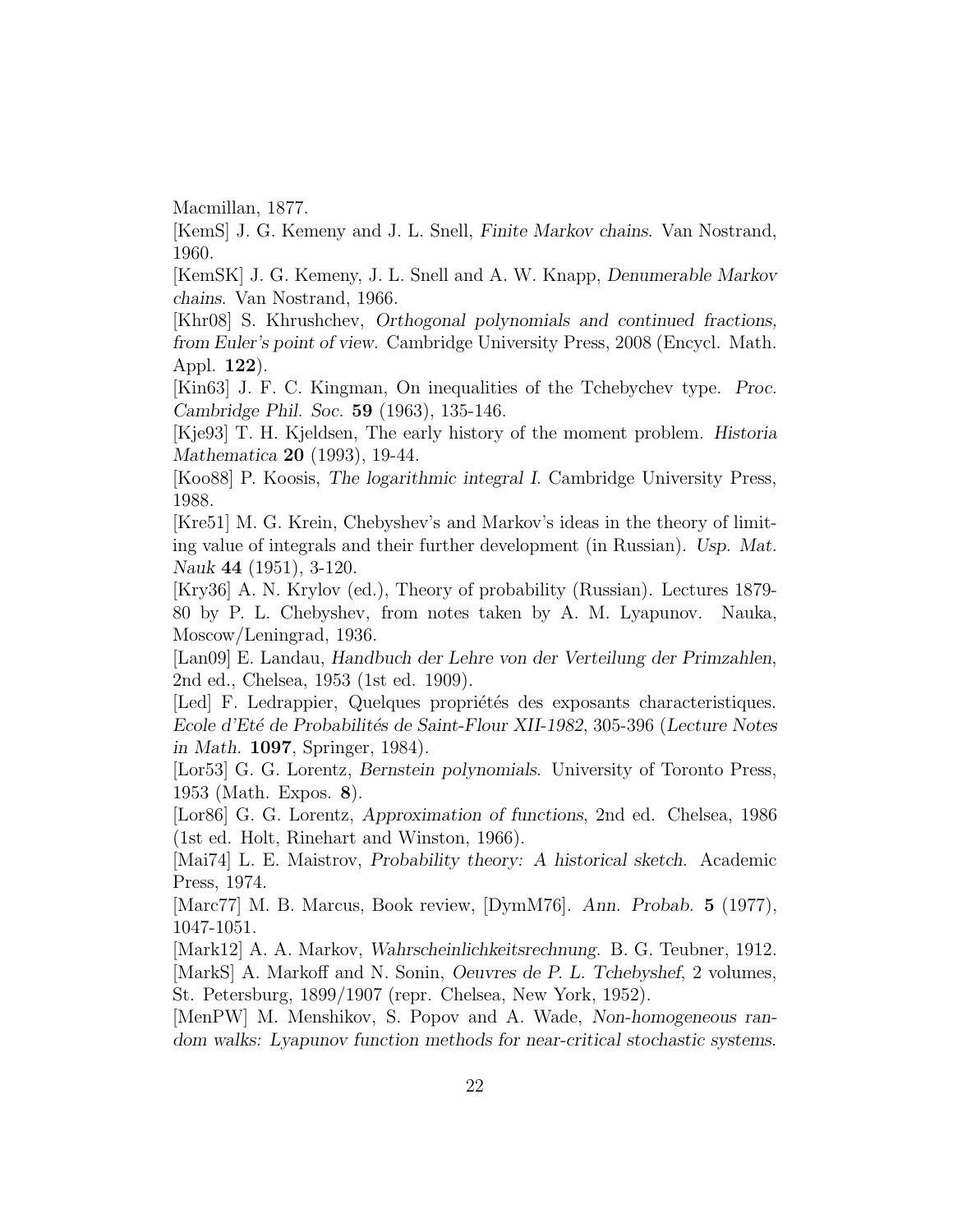Cambridge University Press, 2017 ( Cambridge Tracts Math. 209).

[MeyT] S. Meyn and R. L. Tweedie, Markov chains and stochastic stability, 2nd ed. Cambridge University Press, 2009 (1st ed. Springer, 1993).

[Nat64] I. P. Natanson, Constructive function theory, I: Uniform approximation. Frederick Ungar, 1964.

[Nat65a] I. P. Natanson, Constructive function theory, II: Approximation in mean. Frederick Ungar, 1965.

[Nat65b] I. P. Natanson, Constructive function theory, III: Interpolation and approximation quadratures. Frederick Ungar, 1965.

[Ond81] Kh. H. Ondar (ed.), The correspondence between A. A. Markov and A. A. Chuprov on the theory of probability and mathematical statistics. Springer, 1981.

[O'Ro11] J. O'Rourke, How to fold it: The mathematics of linkages, origami and polyhedra. Cambridge University Press, 2011.

[Ost94] I. V. Ostrovskii, The investigations of M. G. Krein in the theory of entire and meromorphic functions and their further development. Ukr. Mat. Zh. 46 (1994), 87-100.

[Pet72] V. V. Petrov, Sums of independent random variables. Springer, 1972 (Ergebnisse Math. 82).

[PutS] M. Putinar and K. Schmüdgen, Multidimensional determinateness. Indiana U. Math. J. 57 (2008), 2931-2968.

[Ram19] S. Ramanujan, A proof of Bertrand's postulate. J. Indian Math. Soc. 11 (1919), 181-182 (Collected Papers of Srinivasa Ramanujan 208-209, Cambridge University Press, 1927).

[ReeS] M. Reed and B. Simon, Methods of modern mathematical physics, II: Fourier analysis, self-adjointness. Academic Press, 1975.

[Rit48] J. F. Ritt, Integration in finite terms: Liouville's theory of elementary methods. Columbia University Press, 1948.

[RogJ] C. A. Rogers and J. E. Jayne, K-analytic sets. Part I (p. 1-181) in Analytic sets (C. A. Rogers et al.), Academic Press, 1980.

[Ros88] H. E. Rose, A course in number theory. Oxford University Press, 1988.

[Rud74] W. Rudin, Real and complex analysis, 2nd ed., McGraw-Hill, 1974 (1st ed. 1966).

[Scha74] H. H. Schaefer, Banach lattices and positive operators. Springer, 1974 (Grundl. math. Wiss. 215).

[Scho00] W. Schoutens, Stochastic processes and orthogonal polynomials. Springer, 2000 (Lecture Notes in Statistics 146).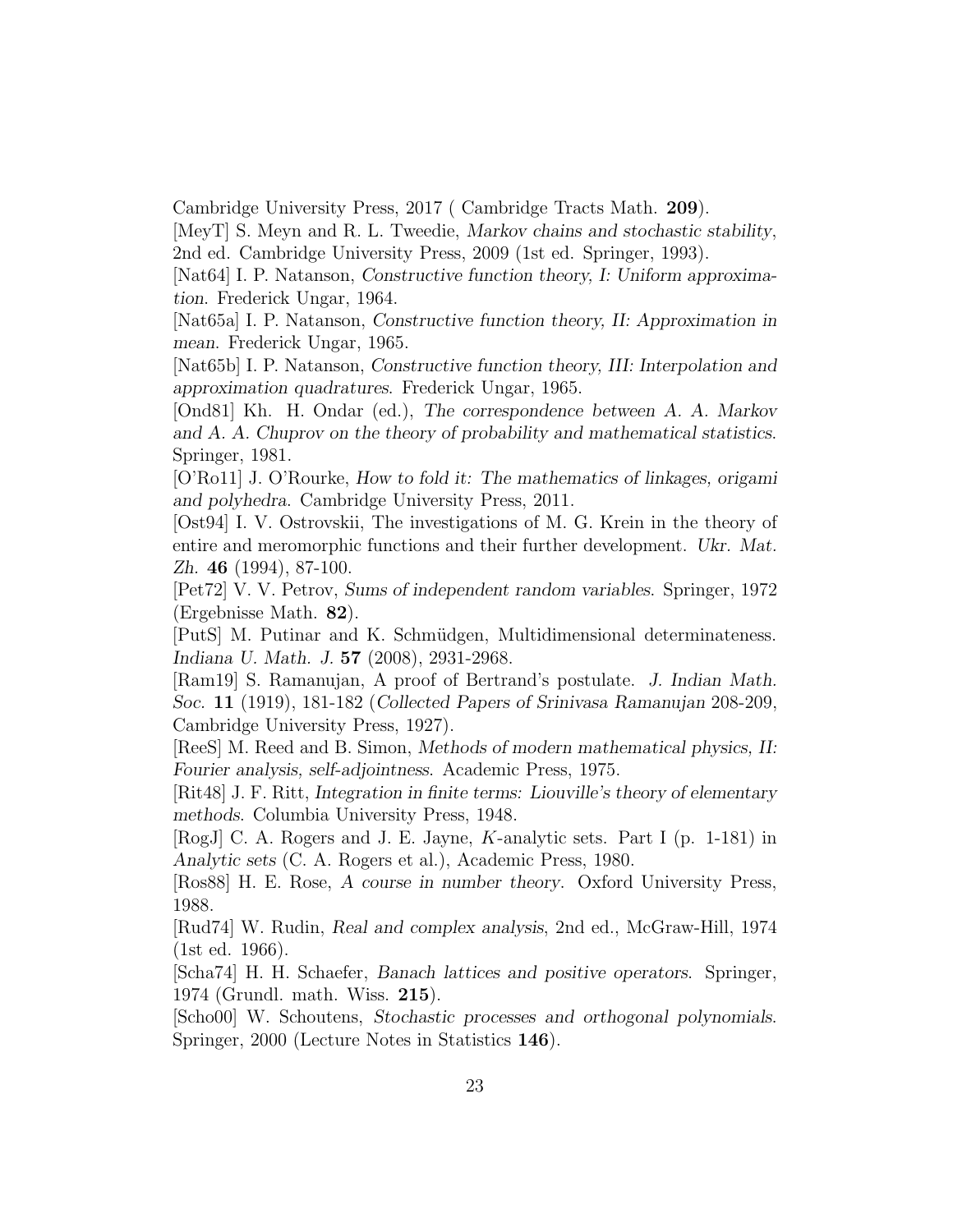[Schw00] F. Schweiger, Multidimensional continued fractions. Oxford University Press, 2000.

[Sea67] H. L. Seal, Studies in the history of probability and statistics XV: The historical development of the Gauss linear model. Biometrika 54 (1967), 1-24.

[Sen81] E. Seneta, Non-negative matrices and Markov chains. Springer, 1981. [Sen84] E. Seneta, The central limit theorem and linear least squares in prerevolutionary Russia: The background. *Math. Scientist* 9 (1984), 37-77.

[Sen96] E. Seneta, Markov and the birth of chain dependence theory. Internat. Stat. Review 64 (1996), 255-263.

[She89] O. B. Sheynin, A. A. Markov's work on probability. Arch. Hist. Exact Sciences 39 (1989), 337-377.

[She94] O. B. Sheynin, Chebyshev's lectures on the theory of probability. Arch. Hist. Exact Sciences 46 (1994), 321-340.

[ShoT] J. A. Shohat and J. D. Tamarkin, The problem of moments. Amer. Math. Soc., 1943 (Math. Surveys 1).

[Sie28]. W. Sierpinski, Leçons sur les nombres transfinis. Gauthier-Villars, 1928 (Collection Borel).

[Sie64] W. Sierpinski. Elementary theory of numbers. PWN, 1964.

[Sim98] B. Simon, The classical moment problem as a self-adjoint finitedifference operator. Adv. Math. 137 (1998), 82-203.

[Sim05] B. Simon, Orthogonal polynomials on the unit circle. Part I, Classical theory; Part II, Spectral theory. Amer. Math. Soc., 2005 (AMS Colloq. Publ. 54 Parts 1,2).

[Sim11] B. Simon, Szegő's theorem and its descendants. Princeton University Press, 2011.

[Stie94/95] Recherches sur les fractions continues I, II. Ann. Fac. Sci. U. Toulouse 8 (1894), 1-122, 9 (1895), 5-47 (available online).

[Stig86] S. M. Stigler, The history of statistics: The measurement of uncertainty before 1900. Harvard University Press, 1986.

[Sze59] G. Szegő, Orthogonal polynomials. Amer. Math. Soc., 1959 (AMS) Colloq. Publ. XXIII).

[Ten15] G. Tenenbaum, Introduction to analytic and probabilistic number theory, 3rd ed. Amer. Math. Soc., 2015 (Grad. Studies Math. 163).

[Tit39] E. C. Titchmarsh, The theory of functions, 2nd ed., Oxford University Press, 1939 (1st ed. 1932).

[Whi58] P. Whittle, A multivariate generalization of Tchebychev's inequality. Quart. J. Math. 9 (1958), 232-240.